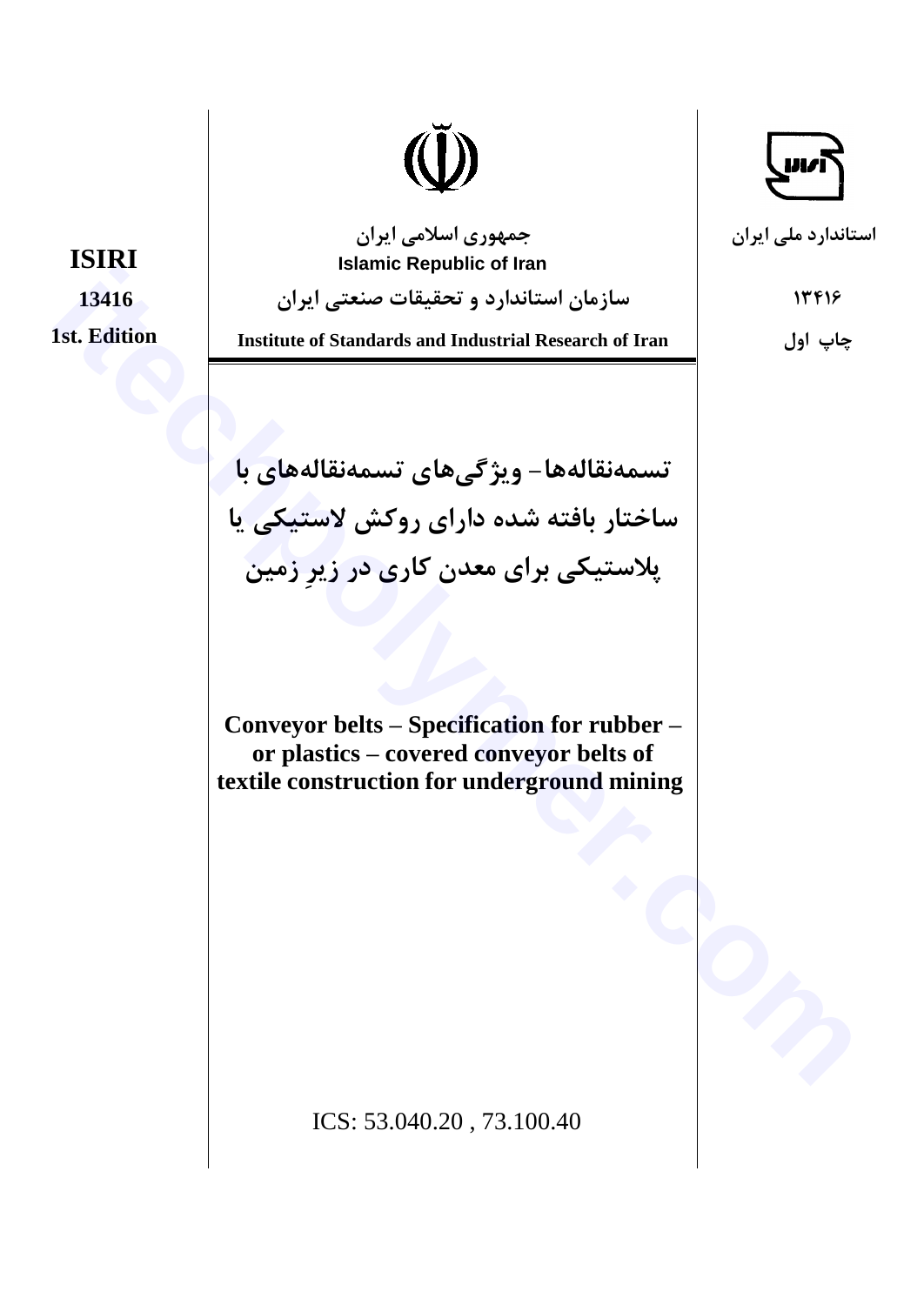### به نام خدا

### آشنایی با سازمان استاندارد و تحقیقات صنعتی ایران

سازمان استاندارد و تحقیقات صنعتی ایران به موجب بنـد یـک مـادهٔ۳ قـانون اصـلاح قـوانین و مقـررات سـازمان اسـتاندارد و تحقیقات صنعتی ایران، مصوب بهمن ماه ۱۳۷۱ تنها مرجع رسمی کشور است که وظیفه تعیین، تدوین و نشـر اسـتانداردهای ملی (رسمی) ایران را بهعهده دارد.

تدوین استاندارد در حوزه های مختلف در کمیسیون های فنی مرکب از کارشناسان سازمان ٌ صاحب نظران مراکـز و مؤسسـات علمي، پژوهشي، توليدي و اقتصادي آگاه و مرتبط انجام مي شود و كوششي همگام با مصالح ملي و با توجه به شـرايط توليـدي، فناوری و تجاری است کـه از مشـارکت آگاهانـه و منصـفانهٔ صـاحبان حـق و نفـع، شـامل تولیدکننـدگان، مصـرفکننـدگان، صادرکنندگان و وارد کنندگان، مراکز علمی و تخصصی، نهادها، سازمان های دولتی و غیر دولتی حاصل میشــود. پــیش نـویس استانداردهای ملی ایران برای نظرخواهی به مراجع ذی نفع و اعضای کمیسیون های فنــی مربـوط ارسـال مــیشـود و پــس از دریافت نظرها و پیشنهادها در کمیتهٔ ملی مرتبط با آن رشته طرح و درصورت تصویب بهعنوان استاندارد ملبی (رسـمی) ایـران چاپ و منتشر مے شود.

پیش;نویس استانداردهایی که مؤسسات و سازمانهای علاقه مند و ذیصلاح نیز با رعایت ضـوابط تعیـین شـده تهیـه مـی کننـد درکمیتهٔ ملی طرح و بررسی و درصورت تصـویب، بـهعنـوان اســتاندارد ملـی ایـران چـاپ و منتشـر مـیشـود. بـدین ترتیـب، استانداردهایی ملی تلقی میشود که بر اساس مفاد نوشته شده در استاندارد ملی ایران شمارهٔ ۵ تدوین و در کمیتهٔ ملی استاندارد مربوط که سازمان استاندارد تشکیل میدهد به تصویب رسیده باشد.

سازمان استاندارد و تحقیقات صنعتی ایـران از اعضـای اصـلی سـازمان بـین المللـی اسـتاندارد (ISO)<sup>۱</sup> کمیسـیون بـین المللـی الكتروتكنيك (IEC)<sup>۲</sup> و سازمان بين المللي اندازه شناسي قانوني (OIML) ّاست و بهعنوان تنها رابط<sup>۴</sup> كميسيون كدكس غذايي (CAC)<sup>۵</sup> در کشور فعالیت می کند. در تدوین استانداردهای ملی ایران ضمن توجه به شرایط کلی و نیازمندیهای خاص کشور، از آخرین پیشرفتهای علمی، فنی و صنعتی جهان و استانداردهای بینالمللی بهره گیری میشود.

سازمان استاندارد و تحقیقات صنعتی ایران می تواند با رعایت موازین پیش بینی شده در قانون، برای حمایت از مصرف کنندگان، حفظ سلامت و ايمني فردي و عمومي، حصول اطمينان از كيفيت محصولات و ملاحظات زيست محيطـي و اقتصـادي، اجـراي بعضی از استانداردهای ملی ایران را برای محصولات تولیدی داخل کشو ر و / یا اقلام وارداتی، با تصویب شورای عالی استاندارد، اجباری نماید. سازمان می تواند به منظور حفظ بازارهای بین المللی برای محصولات کشور، اجرای استاندارد کالاهای صـادراتی و درجهبندی آن را اجباری نماید. همچنین برای اطمینان بخشیدن به استفاده کنندگان از خدمات سازمانها و مؤسسات فعـال در زمینهٔ مشاوره، آموزش، بازرسی، ممیزی و صدور گواهی سیستم های مدیریت کیفیت و مدیریت زیستمحیطی، آزمایشگاهها و مراكز كاليبراسيون (واسنجي) وسايل سنجش، سازمان استاندارد اين گونه سازمانها و مؤسسات را بر اساس ضوابط نظام تأييد صلاحیت ایران ارزیابی میکند و درصورت احراز شرایط لازم، گواهینامهٔ تأیید صلاحیت به آنها اعطا و بر عملکرد آنها نظـا,ت می کند. ترویج دستگاه بینالمللی پکاها، کالیبراسیون (واسنجی) وسایل سنجش، تعیین عیار فلزات گرانبهـا و انجـام تحقیقـات کاربردی برای ارتقای سطح استانداردهای ملی ایران از دیگر وظایف این سازمان است.

\* سازمان استاندارد و تحقیقات صنعتی ایران

- 1- International organization for Standardization
- 2 International Electro technical Commission

3- International Organization for Legal Metrology (Organization International de Metrologie Legal)

4 -Contact point

<sup>5 -</sup>Codex Alimentarius Commission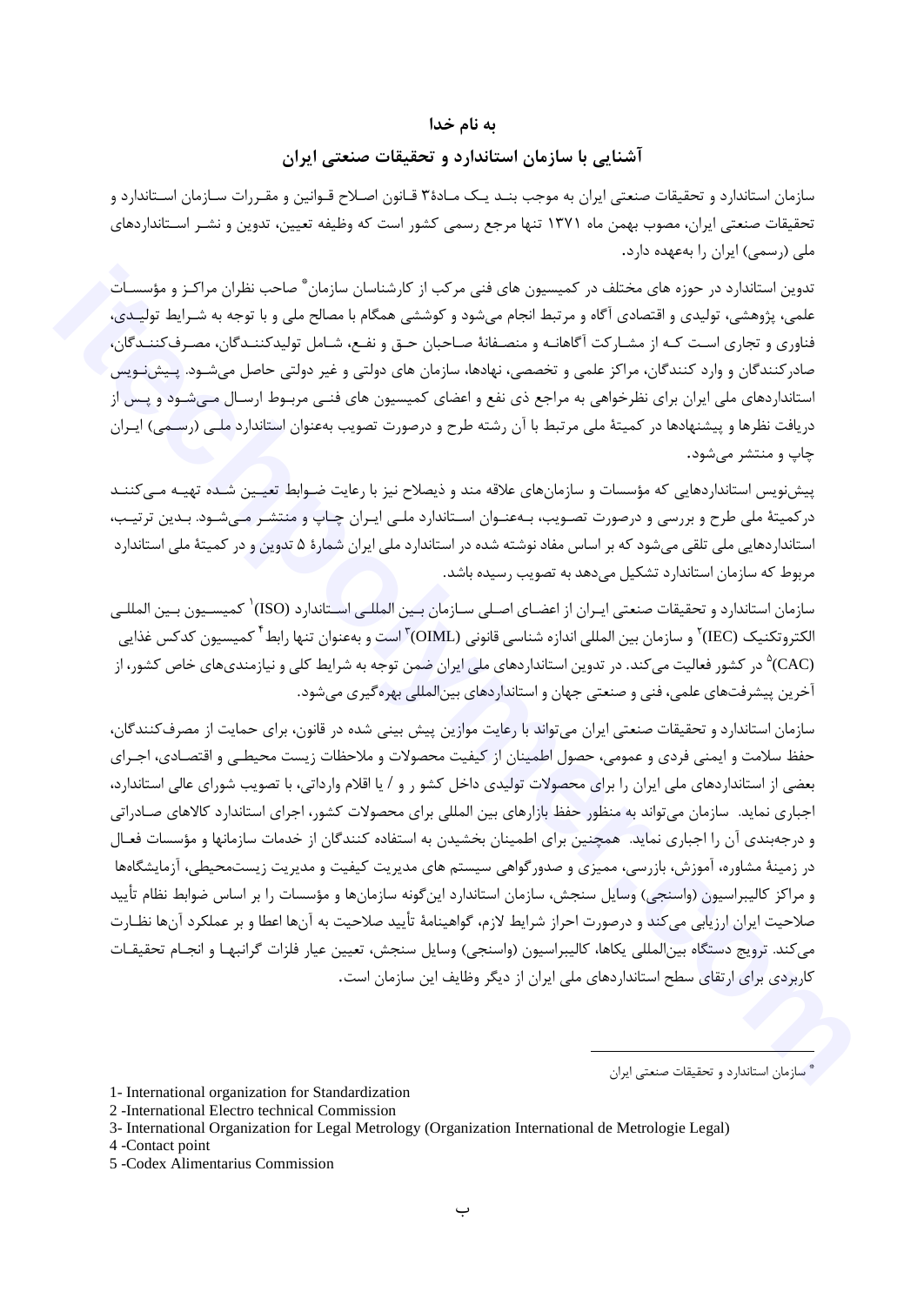كميسيون فنى تدوين استاندارد " تسمهنقالهها- ویژگیهای تسمهنقالههای با ساختار بافته شده دارای روکش لاستیکی یا پلاستیکی برای معدن کاری در زیر زمین"

سمت و/یا نمایندگی رئیس هیئت علمی دانشگاه آزاد اسلامی(واحد جنوب) محمدى، ساسان دکترای مهندسی مکانیک- طراحی کاربردی

> <u>دبير</u> اشراقى، زهرا فوق لیسانس مهندسی مکانیک **اعضا** (اسامى بهترتيب حروف الفبا) امینایی، افسانه فوق لیسانس مهندسی مکانیک سجادي، بهرنگ دانشجوی دکترای مکانیک شریفی، محمد هادی ليسانس مهندسي لاستيك عبدي، فهميده لیسانس مهندسی مکانیک عسکری، مجتبی ليسانس مهندسي لاستيك قدیری، مهرداد لیسانس مهندسی شیمی كاظمى مقدم، امين فوق لیسانس مهندسی مکانیک ملکی نیا، سعید لیسانس مهندسی مکانیک مهدی;اده، علی لیسانس مهندسی مکانیک

مؤسسه استاندارد و تحقیقات صنعتی ایران

دانشگاه صنعتی شریف صنايع لاستيك سهند

شرکت ملی صنایع مس ایران

شركت تابش ايرانيان

صنايع لاستيك سهند

كارشناس

شركت مهندسين داتيس

شرکت ملی صنایع مس ایران

پژوهشــکده توســعه تکنولــوژی جهــاد دانشــگاهی شريف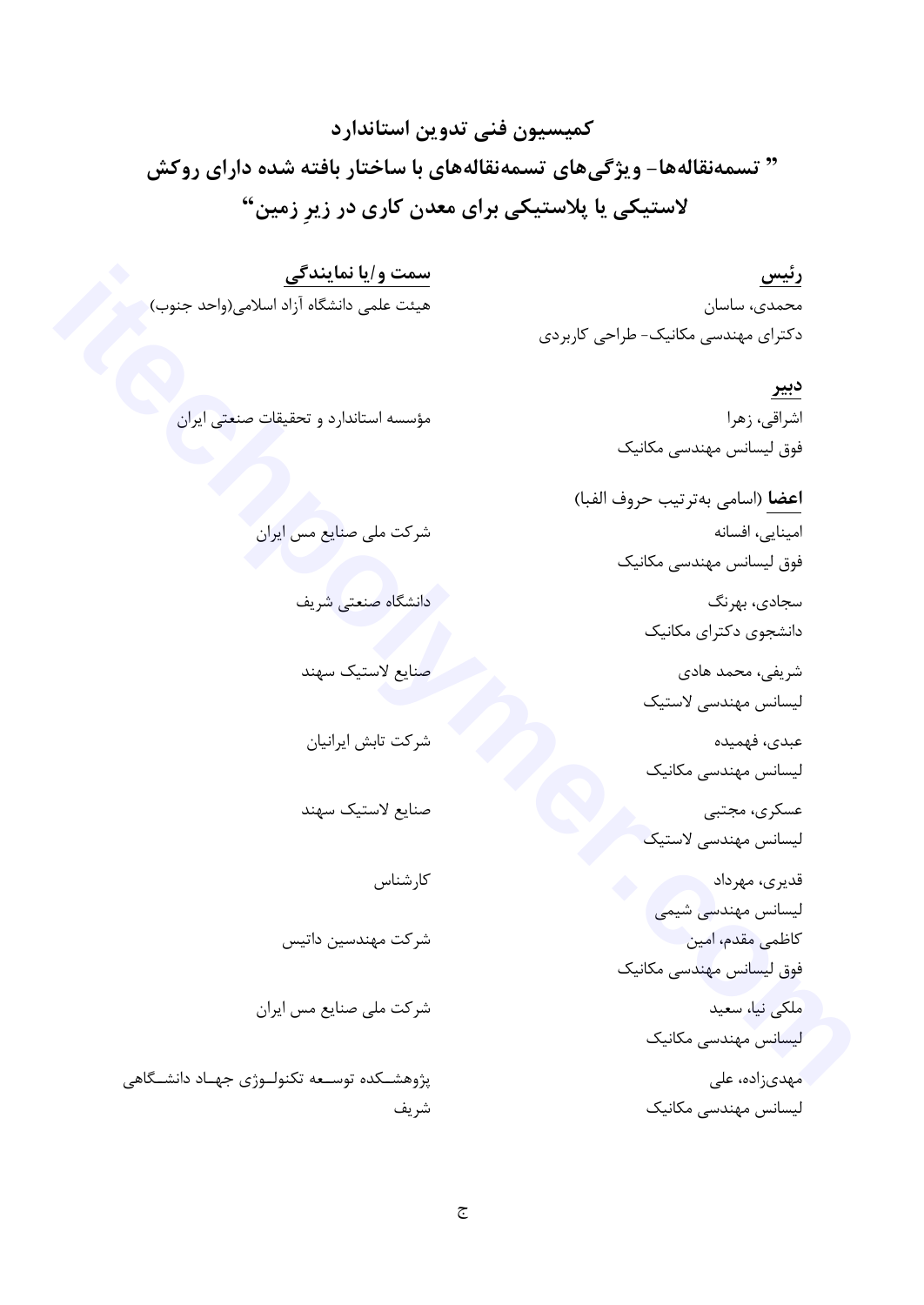| $\mathsf{r}$<br>$\mathsf{r}$<br>۴<br>۵<br>۶<br>٧<br>٨<br>ঀ |
|------------------------------------------------------------|
|                                                            |
|                                                            |
|                                                            |
|                                                            |
|                                                            |
|                                                            |
|                                                            |
|                                                            |
|                                                            |
|                                                            |
|                                                            |
|                                                            |
|                                                            |
|                                                            |
|                                                            |
|                                                            |
|                                                            |
|                                                            |
|                                                            |
|                                                            |
|                                                            |
|                                                            |
|                                                            |
|                                                            |
|                                                            |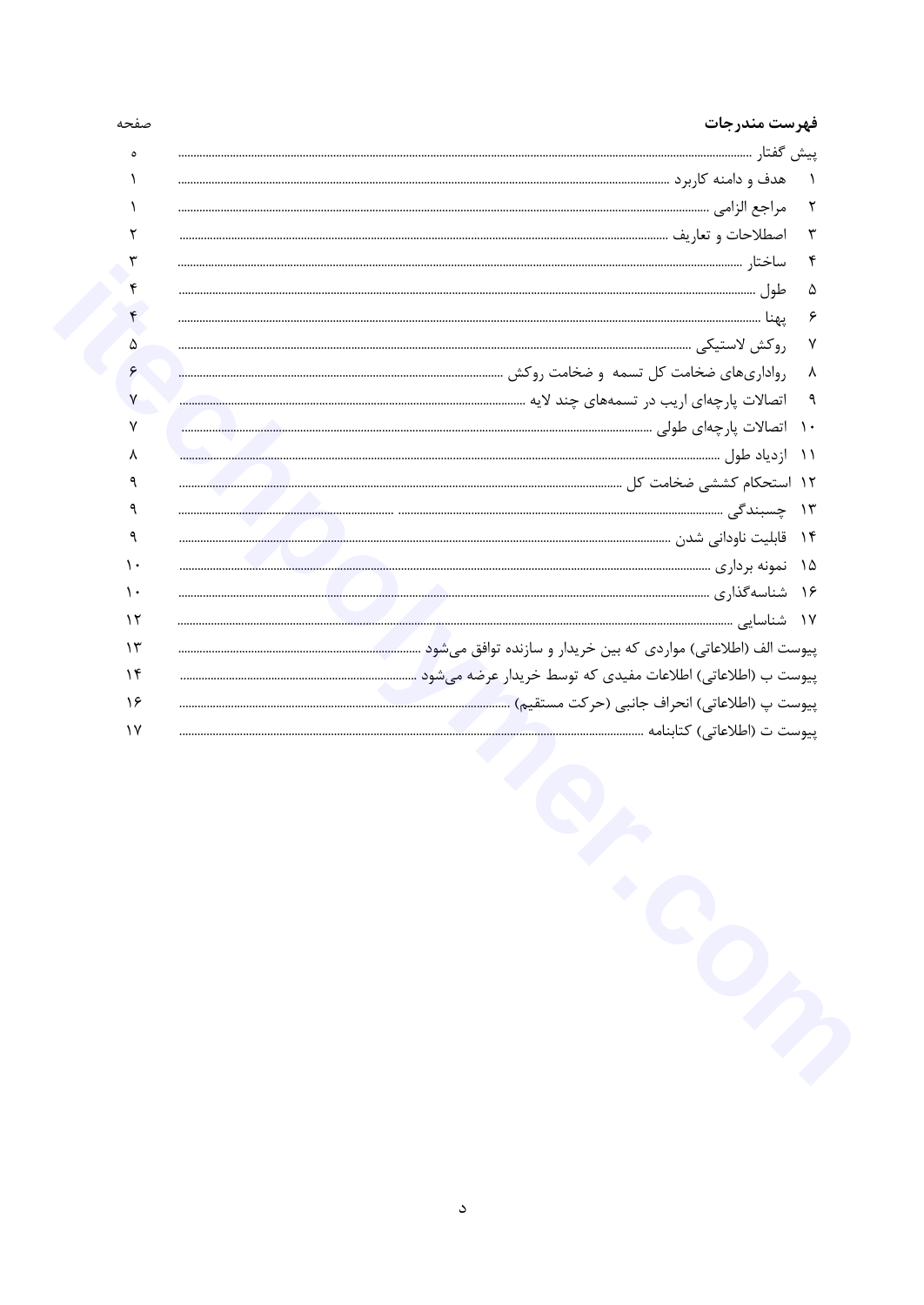يىش گفتار

اسـتاندارد " تسمه نقالهها- ویژگیهای تسمهنقالههای با ساختار بافته شــده دارای روکــش لاســتیکی پــا پلاستیکی برای معدن کاری در زیر زمین" که پیشنویس آن در کمیسیونهای مربوط توسط شرکت اسـتیل آزمون آریا تهیـه و تـدوین و در پانصـد و هفتمـین اجلاسـیهٔ کمیتـه ملـی خـودرو و نیـروی محرکـه مـورخ ١٢/٢٢/ ٨٩ مورد تصويب قرار گرفته است، اينک به استناد بند يک مـادهٔ ٣ قـانون اصـلاح قـوانين و مقـررات مؤسسهٔ استاندارد و تحقیقات صنعتی ایران، مصوب بهمن ماه ۱۳۷۱، بهعنـوان اسـتاندارد ملـی ایـران منتشـر مىشود.

برای حفظ همگامی و هماهنگی با تحولات و پیشرفتهای ملی و جهـانی در زمینـهٔ صـنایع، علـوم و خـدمات، استانداردهای ملی ایران در مواقع لزوم تجدیدنظر خواهد شد و هر پیشنهادی که بـرای اصـلاح و تکمیـل ایـن استانداردها ارائه شود، هنگام تجدیدنظر در کمیسیون فنی مربوط مورد توجه قرار خواهد گرفت. بنابراین، باید همواره از آخرین تجدیدنظر استانداردهای ملی استفاده کرد. منبع و مآخذی که برای تدوین این استاندارد مورد استفاده قرار گرفته بهشرح زیر است:

ISO 22721: 2007, Conveyor belts – Specification for rubber – or plastics – covered conveyor belts of textile construction for underground mining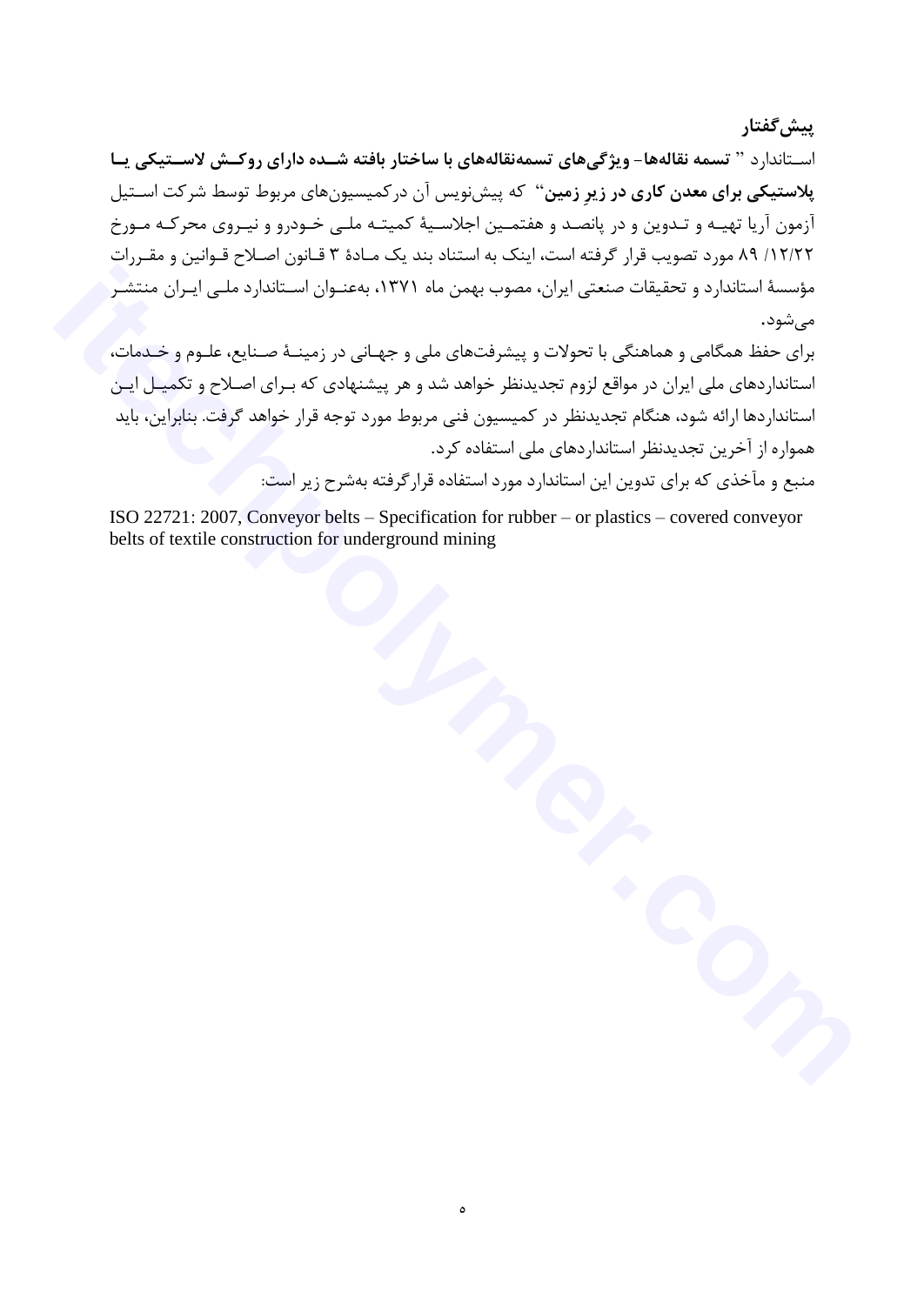# تسمه نقالهها- ویژگی های تسمهنقالههای با ساختار بافته شده<sup>۱</sup> دارای روکش لاستیکی یا پلاستیکی برای معدن کاری در زیر زمین

هشدار – کاربران این استاندارد بهتر است از الزامات ایمنی اشتعال پذیری و الکتریکی ارائه شــده در استاندارد EN 14973 که مربوط به رده (کلاس)هــای ایمنــی <sup>۲</sup> تســمههــای مــورد اســتفاده در تاسیسات زیر زمینی است، آگاهی داشته باشند. توصیه میشود هنگام عقد قرارداد بـرای خریـد تسمههای مورد استفاده در معدن کاری در زیر زمین، مطابقت بــا ایــن اســتاندارد و رده (کــلاس) مربوطه در استاندارد 14973 EN مشخص شود. به مقررات ایمنی محلی که ممکن است تسمهها در آنجا قرار بگیرد توجه شود.

#### هدف و دامنه کاربرد  $\sqrt{ }$

هدف از تدوین این استاندارد، تعیین الزامات تسمه نقالههای با سـاختار بافتـه شـده بـّا روکـش لاسـتیک یـا پلاستیک برای معدن کاری در زیر زمین روی هرزگردهای تخت یا ناودانی است. این استاندارد بـرای تســمه نقالههای سبک مشروحه در استاندارد ۱-۱۳۴۱۷ کاربرد ندارد.

این استاندارد الزامات روکشهای پلاستیکی را شامل نمی شود. این روکشها لازم است بین خریدار و سازنده، با در نظر گرفتن نوع پلاستیکهای مورد استفاده توافق شود.

پیوست الف شامل موارد مرتبطی است که جزء الزامات این استاندارد نیست امـا توصـیه مـی شـود کـه بـین خريدار و سازنده توافق شود.

جزئیاتی که توصیه میشود توسط خریدار تسمه تهیه شود بهصورت پرسشنامـه<sup>۲</sup> در پیوسـت ب ارائــه شــده است.

قابلیت مستقیم ماندن یک تسمه را تا زمان نصب تسمه، نمی توان ارزیابی کرد. بنابراین الزامات آن خــارج از دامنه کاربرد این استاندارد است؛ با وجود این در پیوست پ توصیههایی برای انحراف جانبی <sup>۴</sup> ارائه شده است.

#### مراجع الزامي  $\mathbf{r}$

مدارک الزامی زیر حاوی مقرراتی است که در متن این استاندارد ملی به آنها ارجاع داده شده است. بـدین ترتیب آن مقررات جزئی از این استاندارد ملی ایران محسوب میشود. درصورتي كه به مدر كي با ذكر تاريخ انتشار ارجاع داده شده باشد، اصلاحيهها و تجديد نظرهاي بعدي آن مورد نظر این استاندارد ملی ایران نیست. در مورد مدارکی که بدون ذکر تاریخ انتشار به آنها ارجاع داده

1-Textile construction 2-Safety classes 3-enquiry 4-Lateral drift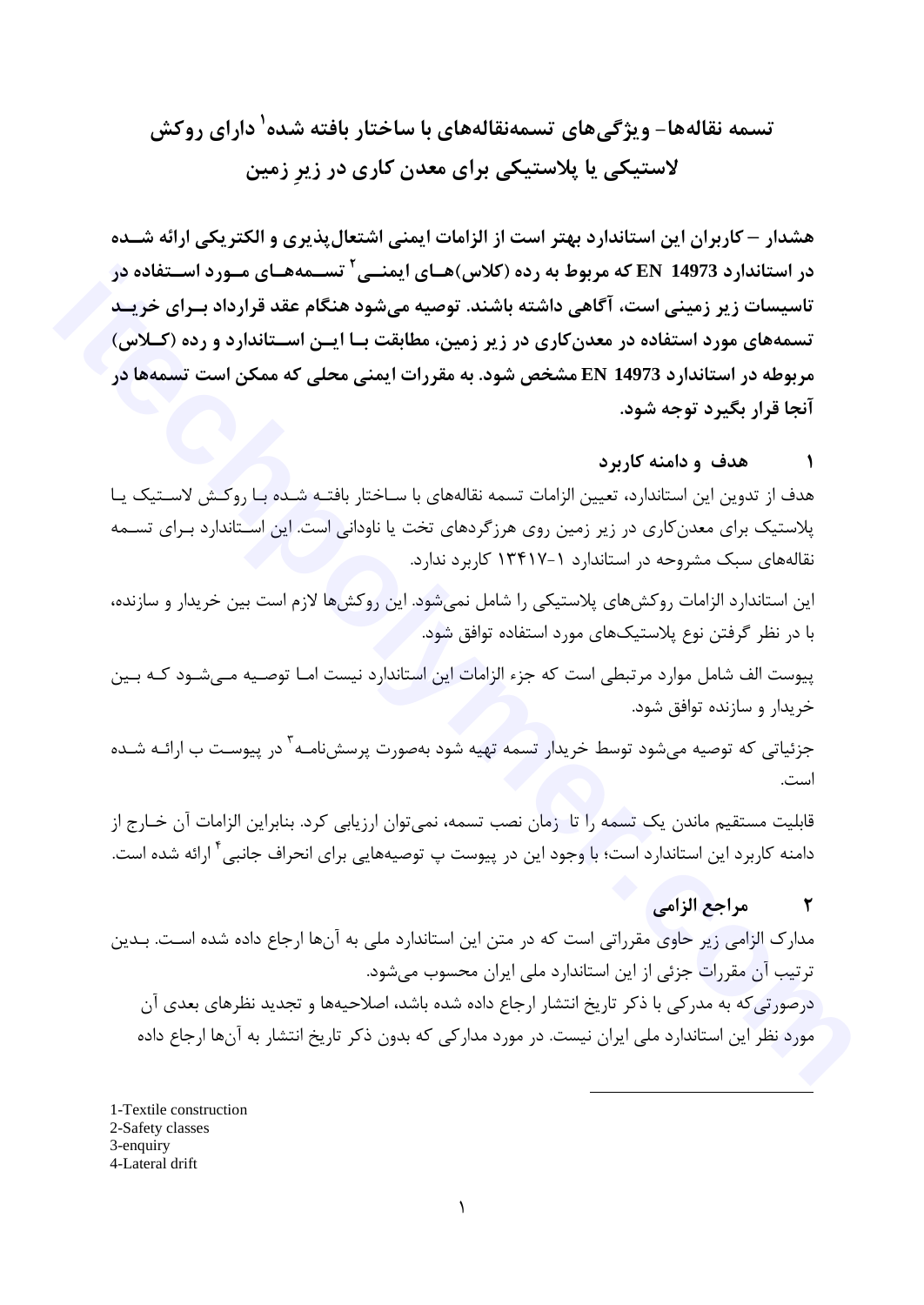شده است، همواره آخرین تجدید نظر و اصلاحیههای بعدی آنها مورد نظر است. استفاده از مراجع زیر برای این استاندارد الزامی است:

۲-۱ استاندارد ملی ایران شماره ۶۵۸۰ (تجدید نظر اول): سال ۱۳۸۹، تسـمه نقالـههـا– انعطـافیـذیری عرضی (قابلیت ناودانی شدن)- روش آزمون

۲-۲ استاندارد ملی ایران شماره ۱۳۴۰۲: سال ۱۳۸۹، تسمه نقالهها- نمونه برداری

۲-۳ استاندارد ملی ایران شماره ۱۳۴۰۳: سال ۱۳۸۹، تسمه نقالهها- تعیین استحکام اتصـال مکـانیکی-روش آزمون استاتیک

۴-۲ استاندارد ملی ایران شماره ۱۳۴۱۵: سال ۱۳۸۹، تسمه نقالههای بافته شده- تعیین طول خالص یک تسمه نقاله بي انتها (متصل)

2-5 ISO 37, Rubber, vulcanized or thermoplastic — Determination of tensile stress-strain properties

2-6 ISO 188, Rubber, vulcanized or thermoplastic — Accelerated ageing and heat resistance tests

2-7 ISO 252, Conveyor belts — Adhesion between constitutive elements — Test methods

2-8 ISO 283, Conveyor belts — Full thickness tensile strength, elongation at break and elongation at the reference force — Test method

2-9 ISO 583, Conveyor belts with a textile carcass — Total belt thickness and thickness of constitutive elements — Test methods

2-10 ISO 4649:2002, Rubber, vulcanized or thermoplastic — Determination of abrasion resistance using a rotating cylindrical drum device

2-11 ISO 10247, Conveyor belts — Characteristics of covers — Classification

2-12 EN 14973:2006, Conveyor belts for use in underground installations — Electrical and flammability safety requirements

> اصطلاحات و تعاريف  $\mathbf{r}$

در این استاندارد اصطلاحات و تعاریف زیر به کار می رود:

**۲-۱** تسمه ورقهای<sup>۱</sup>

تسمه با پهنای زیاد و طول بلند برای جدا کردن<sup>۲</sup> و بریدن بهصـورت تســمههـایی بـا پهنـای کمتـر و طــول کوتاهتر، که جهت نصب بر روی نقالهها بهطور مجزا استفاده می شود

 $r$ -۲ = سلمه بافته شده یکبارچه $r$ 

تسمهای است شامل یک الیاف تقویت کننده (کارکاس) ٔ با بیش از یک لایه که این لایهها یا بهصورت بافتـه شده یا توسط رشتههای اتصال دهنده در جهت بافت، بههم می پیوندند.

1-Slab belting 2-Slitting 3-Solid woven belting 4-Carcass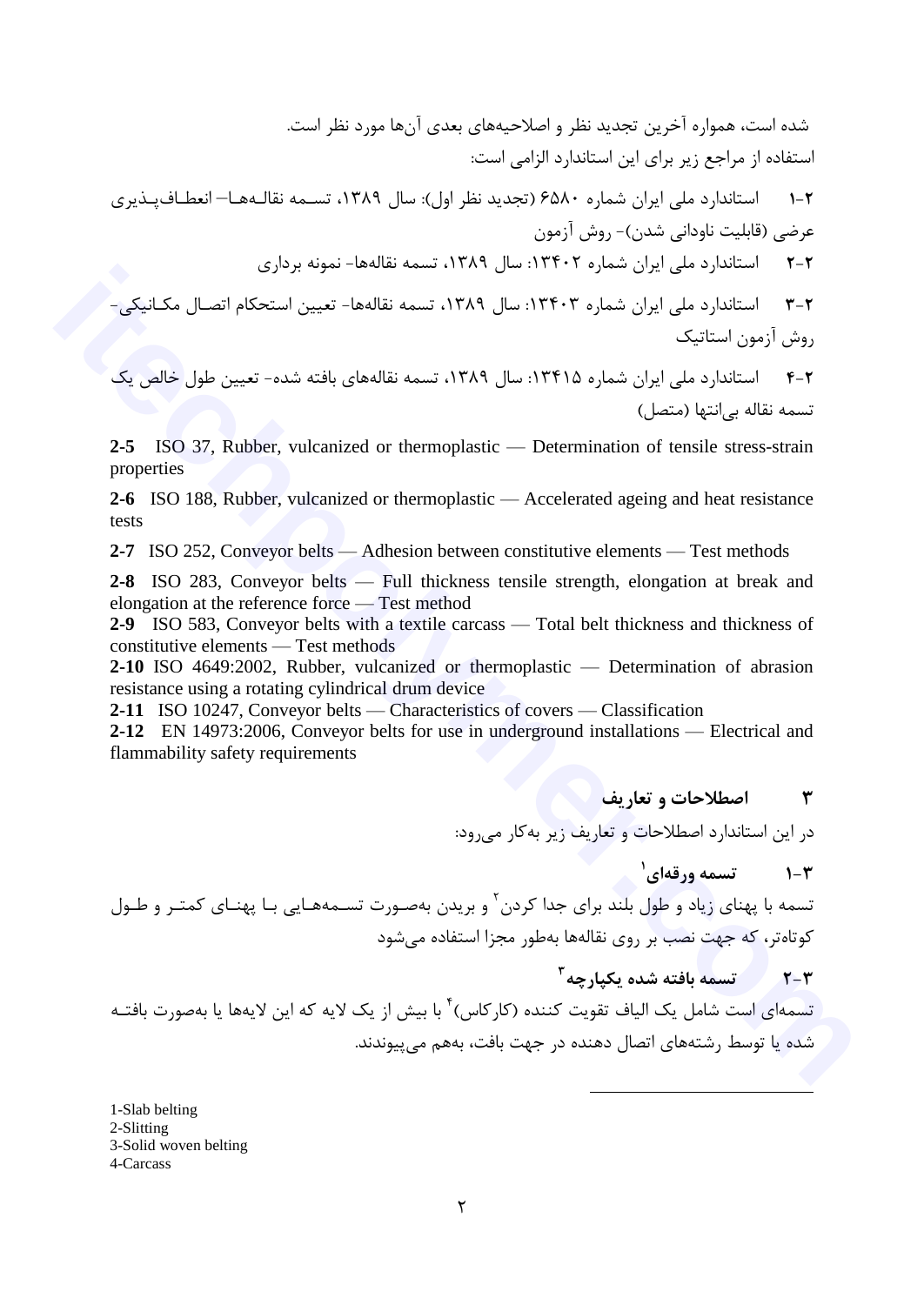#### تسمه یکلایه  $Y - Y$

تسمه با الياف تقويت كننده (كاركاس) شامل يک لايه از تار و يود نساجي بافته شده است.

#### تسمه دو لايه  $F - T$

تسمه|ی با الیاف تقویت کننده (کارکاس) شامل دو لایه از تارو پود بافته شده است که توسط یک لایه میانی الاستومري با ضخامت كافي، بهمنظور ايجاد يک جزء کششي در اتصال، بههم متصل شدهاند.

#### تسمه چند لایه  $\Delta-\mathsf{r}$

تسمه|ی با الیاف تقویت کننده (کارکاس) شامل دو یا چند لایه از تارو پود بافته شده است که لایههای مجاور توسط یک لایه الاستومری میانی بههم متصل شدهاند.

 $^{\prime}$ -۴ ج $^{\prime}$  (شته اصلی  $^{\prime}$ 

رشتهای است حامل بار که بیشتر از ۵۰٬٪ از استحکام کششی ضخامت کل را تحمل می کند.

### $V - V$  , شته ثانویه

, شتهای است حامل بار که کمتر از ∴۵۰ از استحکام کششی ضخامت کل را تحمل می کند.

#### $\mathbf{r}$ ساختار

الیاف تقویت کننده (کارکاس) باید شامل یک یا چند لایه از تارو پود بافته شـده، یـا تـار و پـود بافتـه شـده یکپارچه باشد و باید با یک لاستیک یا پلاستیک پوشیده یا آمیخته شود.

درصورتی *ک*ه بهمنظور حفاظت از الیاف تقویت کننده (کارکاس) یک بریکر<sup>۲</sup> متشکل از تارو پود با شبکهبنــدی باز (توري) ّ يا تار و پود نخي يا لايه نخي بين روكش و الياف تقويت كننده (كاركاس) قرار گيرد، يا در روكش جاسازی شود، چنین لایهای باید بهعنوان ضخامت روکش در نظر گرفته شـود و نبایـد بـهصـورت یـک لایـه یا چهای به حساب آورده شود.

درصورتی که یک نگهدارنده ٔ پارچهای تماماً روی یک سطح یا هر دو سطح الیـاف تقویـتکننـده (کارکـاس) بافته شده باشد، باید به عنوان بخشی از ضخامت الیاف تقویت کننده (کارکاس) در نظر گرفته شود.

ياد آوري- سطوح خارجي تسمه نقاله معمولاً شامل يک ضخامت و کيفيت مشخصي از ماده الاستومري است.

1-Primary yarn 2-Breaker 3-Open mesh 4-Pile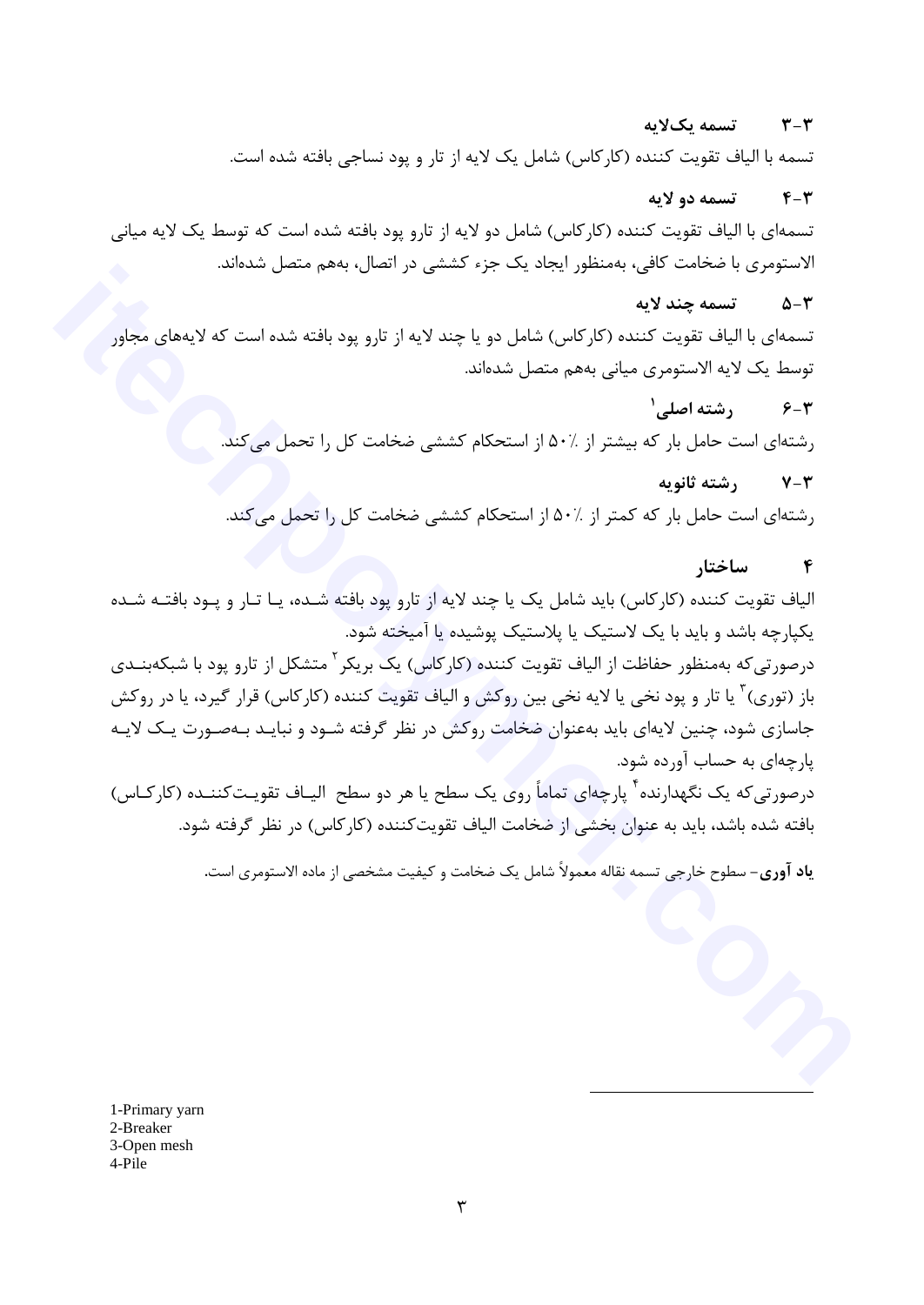تسمهای که با طول باز سفارش داده میشود، باید تابع رواداریهایی ٔ مطابق جدول ۱ باشد.  $1-\Delta$ 

طول تسمهای که به صورت قسمتهای به هم متصل شده (آیارات شده) بی|نتها<sup>۲</sup> تهیه شده است  $Y - \Delta$ بايد توسط عبارت "طول خالص بي|نتها" ؒ تعريف شود. طــول خــالص بــي|نتهـا بايــد هنگــامي كــه مطــابق بـا استاندار د ملی ۱۳۴۱۵ اندازهگیری می شود تابع رواداریهای ارائه شده در جدول ۲ باشد. در زمان سفارشدهی تسمه، به خریداران توصیه می شود که طول تسمه را طوری تعیـین کننـد کـه شـامل طولهای مورد نیاز برای آزمون و همه طولهای اضافی لازم برای اتصالات گرم (ولکانیزه)<sup>۴</sup> باشد.

| وضعيت تحويل تسمه                                         | حداکثر اختلاف مجاز بین طول تحویل داده شده و طول سفارش داده شده |
|----------------------------------------------------------|----------------------------------------------------------------|
|                                                          |                                                                |
| تسمه ورقهاي                                              | $\pm \Delta$                                                   |
| بەصورت يک طول                                            | $+T/\Delta$                                                    |
| در چندين طول:<br>برای هر طول تکی<br>براى مجموع همه طولها | $\pm \Delta$<br>$+\nabla/\Delta$                               |

حدول ( - رواداری های طول های باز تسمه

جدول ۲- رواداري هاي طول هاي خالص تسمه بي انتها

| روادارى               | طول تسمه                          |
|-----------------------|-----------------------------------|
| $\pm\Delta$ mm        | $\leq$ \ $\Delta$ m               |
| $\pm$ Y $\Delta$ mm   | $>$ ۱۵ m و ۱۵ $\leq$ ۲۰ m         |
| $\pm \cdot \Delta'$ . | $>$ $\mathsf{r} \cdot \mathsf{m}$ |

۶ يهنا

پهنای تسمه و رواداری مربوط به آن باید مطابق با جدول ۳ باشد.

1-Tolerances

2-Spliced endless

3-Net endless length

4-Vulcanized joints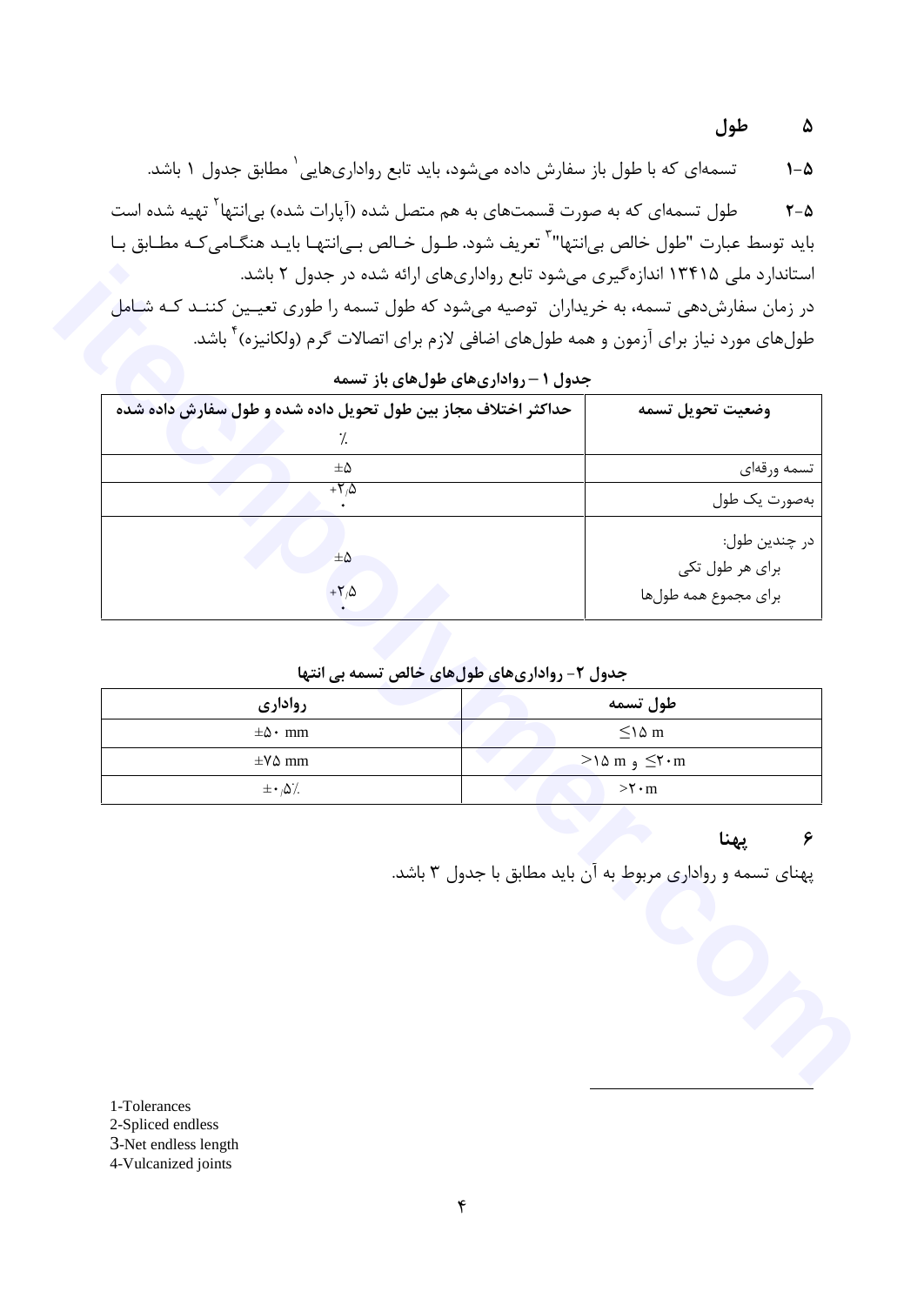| رواداري پهنا                       | پهنای نامی تسمه                                                                                            |
|------------------------------------|------------------------------------------------------------------------------------------------------------|
|                                    | $\mathbf{r} \cdot \cdot$                                                                                   |
|                                    | $\mathfrak{r}\mathfrak{}$                                                                                  |
| $\pm\mathsf{V} \mathsf{\Delta}$ mm | $\mathfrak{r}\mathfrak{d}\mathfrak{\mathfrak{e}}^{\mathfrak{a}}$                                           |
|                                    | $\Delta \cdot \cdot$                                                                                       |
|                                    | $\overline{\xi}$ .                                                                                         |
|                                    | $\mathcal{S}\Delta$ .                                                                                      |
|                                    | $\mathsf{Y}\mathsf{\Delta}\boldsymbol{\cdot}^\mathsf{a}$                                                   |
|                                    | $\lambda \cdot \cdot$                                                                                      |
|                                    | $\uparrow \cdot \cdot^{\rm a}$                                                                             |
|                                    | $\mathcal{L}$                                                                                              |
|                                    | $\ensuremath{\mathsf{I}}\xspace \cdot \ensuremath{\mathsf{I}}\xspace \cdot \ensuremath{\mathsf{I}}\xspace$ |
| $\pm \frac{\Delta}{\Delta}$ .      | 11                                                                                                         |
|                                    | $\mathcal{N} \cap \mathcal{N}$ . $^a$                                                                      |
|                                    | 14.4                                                                                                       |
|                                    | $10 \cdot \cdot$ <sup>a</sup>                                                                              |
|                                    | 19.                                                                                                        |
|                                    | $\lambda \cdot \cdot$                                                                                      |
|                                    | $\mathbf{y} \cdot \cdot \cdot$                                                                             |

جدول ۳- پهناها و رواداری های پهنای تسمه

### روكش لاستيكى ٧

درصورتی که روکش لاستیکی بهصورت رده (کلاس) D ،T یا L شناسـهگـذاری شـده باشـد بایـد  $1 - Y$ مطابق با الزامات مناسب ارائه شده در جدول ۴ باشد و پس از پیرسازی` به مـدت ۱۶۸ h در دمـای V۰ °C مطابق با استاندارد ISO 188، مقادیر بدست آمده برای استحکام کششی و ازدیاد طول در پارگی<sup>۲</sup> نباید نسبت به مقادیر قبل از پیرسازی بیش از ۲۵٪ اختلاف داشته باشد.

اگر ضخامت روكش لاستيكي، اندازهگيري شده مطـابق بـا اسـتاندارد ISO 583، بـين mm ۰٫۸ mm و  $Y-Y$ mm ۱٫۶ باشد، ضخامت نمونه آزمون، مطابق با استاندارد ISO 37 بايد حـداكثر مقـدار قابـل حصـول باشـد و روداری ٪۱۵– روی مقادیر استحکام کششی و ازدیاد طول در پارگی ارائه شده در جدول ۴ باید مجاز باشد.

1-Aging 2-Elongation at break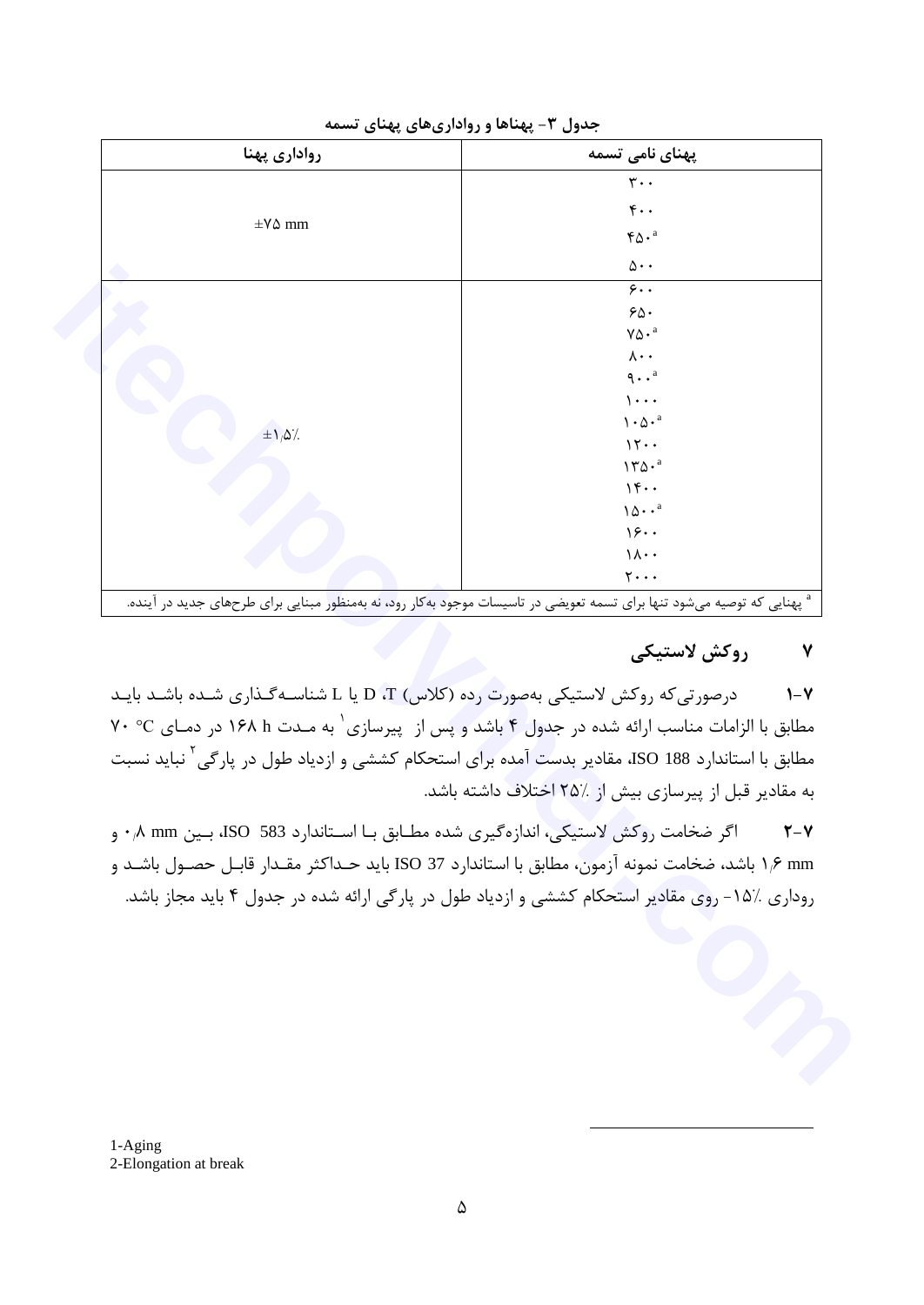| حداکثر اتلاف سایشی در       | حداقل ازدياد طول در  | حداقل استحكام كششى | رده (کلاس) روکش |
|-----------------------------|----------------------|--------------------|-----------------|
| حجم نسبى                    | پارگی                | روكش لاستيكى       |                 |
| mm <sup>3</sup>             | $\frac{6}{6}$        | $N/mm^2$           |                 |
| $\mathcal{N}$               | ۴۵۰                  | ۲۴                 | H               |
| $\cdots$                    | $\mathfrak{r}$ .     | ۱۸                 | D               |
| $Y \cdot \cdot$             | $\mathfrak{r}$ .     | $\mathsf{r}$ .     | K               |
| $\mathsf{r}\cdot\mathsf{.}$ | $\mathbf{r}\Delta$ . | ۱۵                 | L               |
| ۱۷۵                         | $\mathbf{r}\Delta$ . | ۱٧                 | v               |
| ISO 4649:2002               | <b>ISO 37</b>        | <b>ISO 37</b>      | روش آزمون       |
| $A$ روش                     |                      |                    |                 |

جدول ۴-ردهبندی روکشهای لاستیکی تسمه نقاله

این مقادیر به تعیین ترکیب روکش مناسب برای کاربرد یا موادی که حمل میشوند کمک میکند.

سایر مقادیر مانند مقاومت جدایش<sup>'</sup>، درصورت لزوم می¤واند در نظر گرفته شود. ارزیابی قابل اعتماد رفتار روکشها در حین کار برای مقاومت در برابر بریدن و سایش را نمی توان به تنهایی از مقادیر استحکام کششی، ازدیاد طول و سایش تعیین کرد.

رده (كلاس)هاي روكش D ،H و L مطابق با استاندارد ISO 10247 است.

درصورتی که برای یک کاربرد خاص (مثلاً ایمنی، مقاومت در برابر روغن<sup>۲</sup> با مقاومت حرارتی) مواد یا مقادیر روکش دیگری لازم باشد ویژگیهای روکش لازم است بین سازنده و خریدار توافق شود.

#### رواداری های ضخامت کل تسمه و ضخامت روکش  $\boldsymbol{\lambda}$

#### رواداری ضخامت کل تسمه  $\lambda - \lambda$

اگر میانگین ۳، ۵ یا ۸ مقدار از ضخامت تسمه کامل، که مطابق با استاندارد ISO 583 اندازهگیری شدهاند، ۱۰ mm یا کمتر باشد، حداکثر اختلاف مجاز بین حداکثر ضخامت و حداقل ضخامت نباید بیشتر از mm ۱ باشد. برای تسمه بافته شده یکپارچه، حداکثر اختلاف مجاز نباید بیش از nm ۱٫۵ باشد. اگر میانگین ۳، ۵ یا ۸ مقدار از ضخامت تسهه کامل، زمانی کـه توسـط روش توصـیه شـده در اسـتاندارد ISO 583 اندازه گیری می شود، بیش از mm ۱۰ باشد، حداکثر اختلاف مجاز بین حداکثر ضخامت و حــداقل ضخامت نباید بیشتر از ۱۰٪ مقدار میانگین باشد. برای تسمه بافته شده یکپارچه حداکثر اختلاف مجاز بایـد

## كمتر از ٪۱۵ باشد.

#### $\mathsf{Y}-\mathsf{A}$ رواداری ضخامت روکش

درصورت اندازه گیری توسط روش توصیف شده در استاندارد ISO 583، میانگین مقادیر ضخامت روکش نباید کمتر از ضخامت تعیین شده توسط مقادیر ارائه شده در جدول ۵ باشد.

1-Tear Resistance 2-Oil Resistance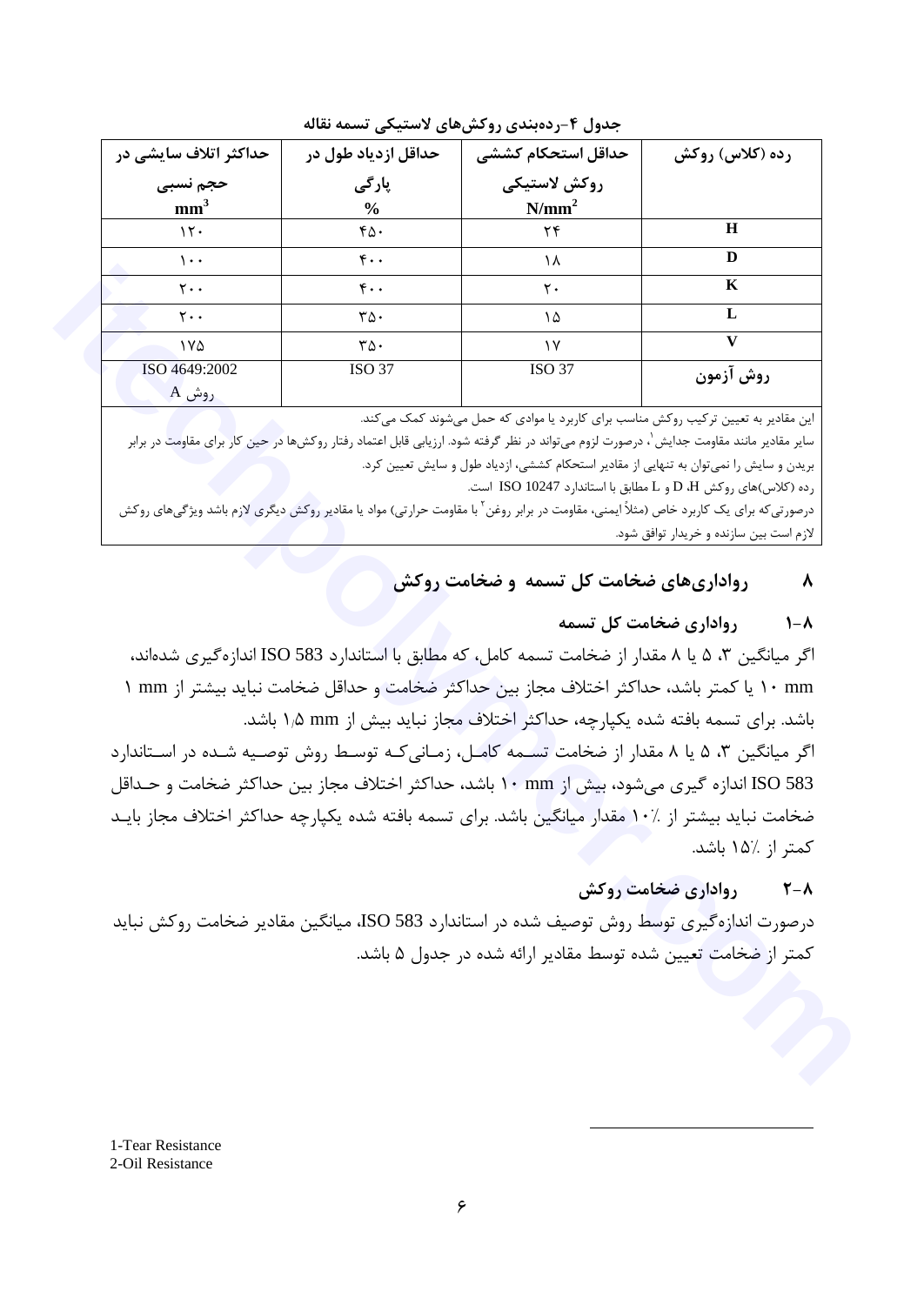|                       | - -<br>-- -<br>--         |       |                                              |
|-----------------------|---------------------------|-------|----------------------------------------------|
| منفى                  | مثىت                      | ويژگى |                                              |
| مخامت تعیین شده>>۴ mm | ۴ mm کے ضخامت تعیین شدہ ≤ |       |                                              |
| ۵٪ ضخامت تعیین شده    | $\cdot$ $\uparrow$ mm     | mm    | حداكثر انحراف مجاز<br>ضخامت معینی از هر روکش |

جدول۵- رواداری ضخامت روکش

اتصالات پارچهای اریب<sup>۱</sup> در تسمههای چند لایه  $\mathbf{a}$ 

> كلىات  $1 - 9$

اتصالات اریب باید در زاویهای بین °۴۵ و °۷۵ نسبت به خط مرکزی تسمه باشد.

لايەھاي بيرونى  $Y - 9$ 

هیچ یک از لایههای بیرونی نباید در هر ۱۰۰ m از طول تسمه بیش از یک اتصال اریب داشته باشند.

- لايەھاي داخلى  $Y - 9$ هیچ یک از لایههای داخلی نباید در هر ۱۰۰ m از طول تسمه بیش از دو اتصال اریب داشته باشند.
- لايههاي مجاور و لايههاي غير مجاور  $F - Q$ اتصال اریب در لایههای مجاور و لایههای غیر مجاور نباید کمتر از m ۳ از یکدیگر فاصله داشته باشند
	- اتصالات در لايه مشابه  $\Delta-\mathsf{q}$

اتصالات اریب در لایه مشابه باید m ۵ یا بیشتر، از یکدیگر فاصله داشته باشند

- تسمه تک لایه، دولایه و بافته شده یکیارچه  $6 - 9$ در تسمه تکلایه، دولایه و بافته شده یکپارچه، اتصالات اریب مجاز نیست.
	- اتصالات پارچەاي طولى  $\mathcal{N}$ 
		- تسمه چندلایه  $\mathcal{N} - \mathcal{N}$
		- ١٠-١-١ فاصله اتصالات

اتصالات طولي بايد حداقل در فاصلهٔ ۱۰۰ mm از لبهٔ الياف تقويت كننده قرار داشته باشد. هر اتصال طــولي بايد حداقل در فاصلهٔ ۱۰۰ mm از اتصالات ساير لايهها قرار داشته باشد. هنگامي *ك*ه پهناي تسمه، وجــود دو اتصال دریک لایه را ممکن میسازد، اتصالات طولی در یک لایه از هر تکه از تسـمه بایـد حـداقل ۳۰۰ mm فاصله داشته ىاشد.

1-Transverse fabric joints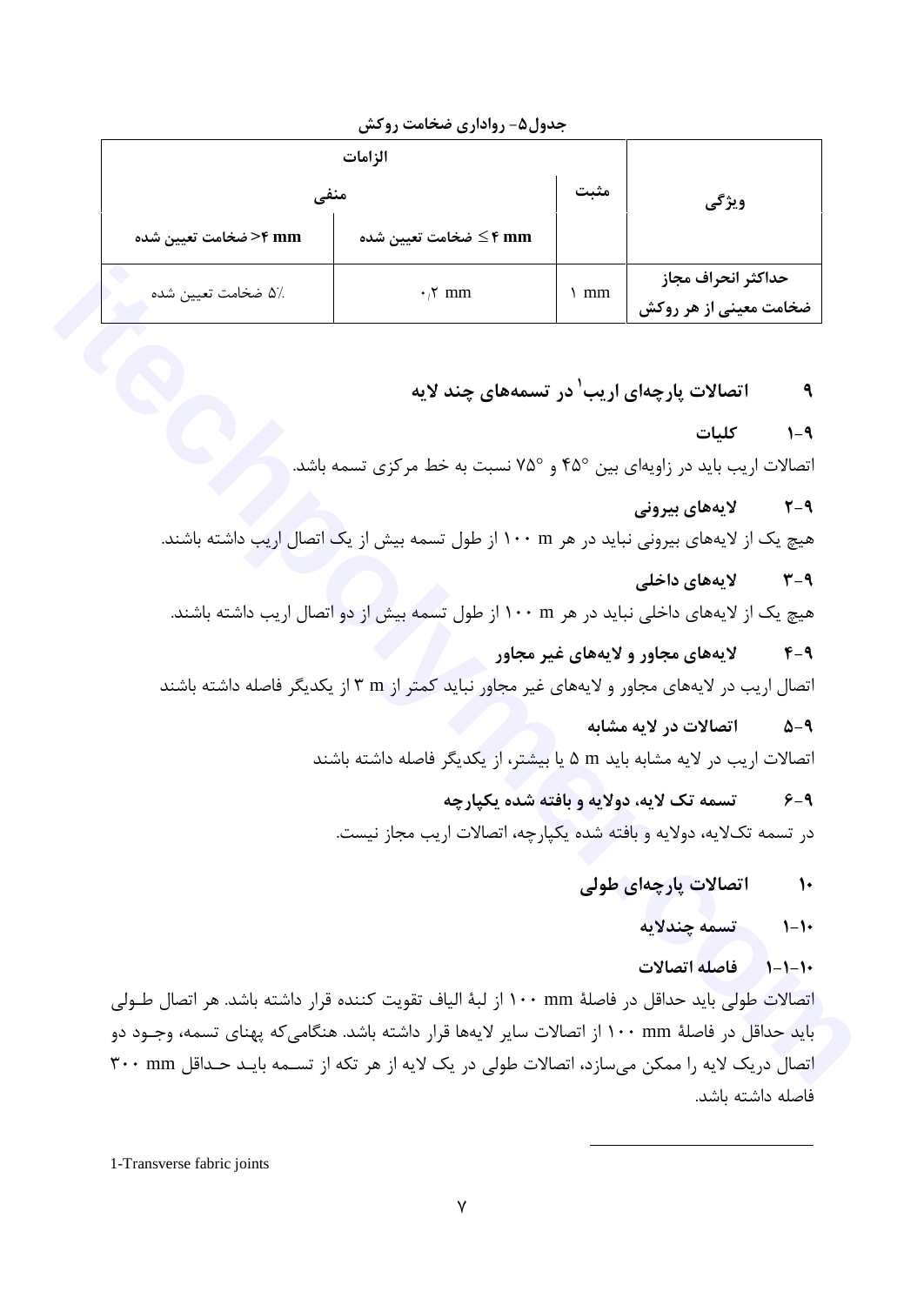### ١٠-١-٢ تعداد اتصالات

بهجز براي ساختارهاي با لبه تاخورده`، حداكثر تعداد اتصالات طولي در لايهها بايد مطابق با جدول ۶ باشد. جدول ۶- حداکثر تعداد اتصالات طولی

| لايەھاي داخلى | لايەھای خارجى | پهنای تسمه                                      |
|---------------|---------------|-------------------------------------------------|
|               |               | mm                                              |
|               |               | $\leq$                                          |
|               |               | $>15 \cdot \cdot \text{et} \leq 15 \cdot \cdot$ |
|               |               | $>$ 19 et $\leq$ $\uparrow$                     |

#### اتصالات پارچهای در تسمه دولایه  $Y-Y$

در تسمههای دولایه با پهنای حداکثر ۱۶۰۰ mm نباید هیچ اتصال پارچهای وجود داشته باشد. تسمه دولایه با پهنای بیش از ۱۶۰۰mm می تواند یک اتصال در همان لایه داشــته باشــد. اتصــالات طــولی بایــد حــداقل ۱۰۰ mm از لبه الياف تقويت كننده و حداقل ۲۰۰ mm از اتصال در لايه ديگر فاصله داشته باشد. بهتر است هر اتصال طولی حداقل n۰۰ mm از سطح خمیدگی نـاودانی ٌ، یعنـی هـر جـا کـه زاویـهای بـین غلتکهای هرزگرد مجاور تشکیل میشود، یعنی هر جاییکه بین غلتکهای هرزگـرد مجـاور زاویـه تشـکیل می شود فاصله داشته باشد. برای دستیابی به این امر، لازم است که خریدار جزئیات ساختاری<sup>۳</sup> که تسمه روی آن نصب شده است را در اختیار سازنده قرار دهد.

#### اتصالات طولی در تسمه تک لایه و بافته شده یکیارچه  $Y-Y$

در تسمه یک لایه یا بافته شده یکپارچه نباید هیچ نوع اتصال طولی الیاف تقویت کننده (کارکاس) یا پارچـه وجود داشته باشد.

#### ازدياد طول  $\sqrt{11}$

ازدیاد طول تسمه در راستای طولی تسمه تکمیل شده ٔ، در نیروی مرجع هنگـامی کـه مطـابق بـا اسـتاندارد ISO 283 آزمون می شود، نباید بیشتر از ۴٪ باشد (به زیربند ۳-۲ مراجعه شود)

1-Folded edge

- 2-Bend area of trough
- 3-Structure

<sup>4-</sup>Finished belting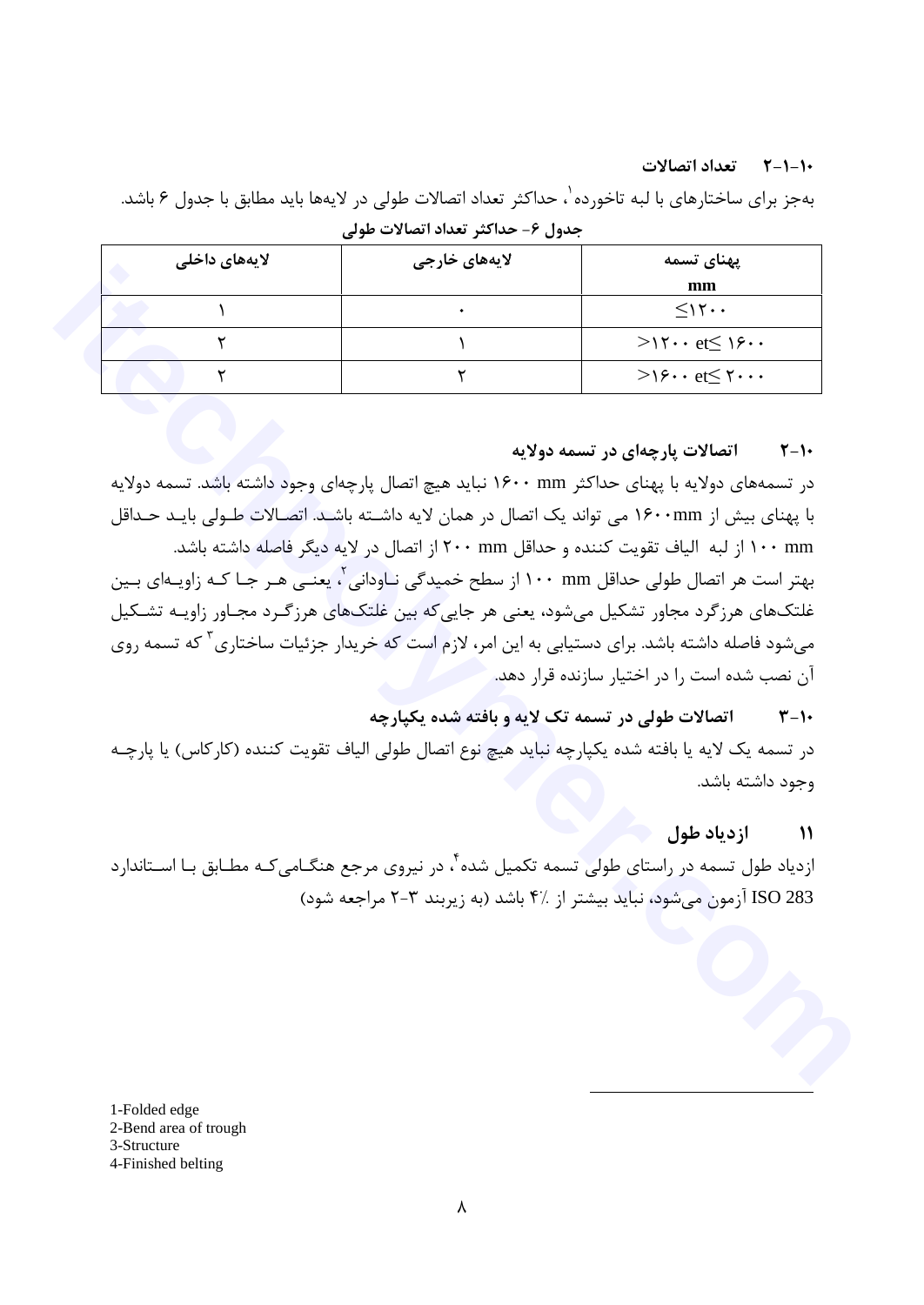نیروی چسبندگی تعیین شده مطابق با استاندارد ISO 252 نباید کمتر از مقادیر ارائـه شـده در جـدول ۸ ىاشد. جدول ۸- حداقل نیروی چسبندگی تسمهها با الیاف تقویت کننده (کارکاس) با تارهای مصنوعی <sup>۳</sup> .<br>حداقل چسبندگی بین روکشها و الیاف تقویت کننده (کارکاس) حداقل

| جدول ٧- حداقل استحكام كششى ضخامت كل |                                                                                                                                                                                                                                                                                                                                                          |  |  |  |  |  |                                                                                                                       |  |  |  |  |  |
|-------------------------------------|----------------------------------------------------------------------------------------------------------------------------------------------------------------------------------------------------------------------------------------------------------------------------------------------------------------------------------------------------------|--|--|--|--|--|-----------------------------------------------------------------------------------------------------------------------|--|--|--|--|--|
|                                     | $T\Delta \cdot \begin{bmatrix} 1 & 0 & 0 \\ 0 & 1 & 1 \end{bmatrix}$ $T\Delta \cdot \begin{bmatrix} 1 & 0 & 0 \\ 0 & 1 & 1 \end{bmatrix}$ $T\Delta \cdot \begin{bmatrix} 0 & 0 & 0 \\ 0 & 1 & 1 \end{bmatrix}$ $T\Delta \cdot \begin{bmatrix} 0 & 0 & 0 \\ 0 & 1 & 1 \end{bmatrix}$ $T\Delta \cdot \begin{bmatrix} 0 & 0 & 0 \\ 0 & 1 & 1 \end{bmatrix}$ |  |  |  |  |  | <u> La Carlo de Carlo de Carlo de Carlo de Carlo de Carlo de Carlo de Carlo de Carlo de Carlo de Carlo de Carlo d</u> |  |  |  |  |  |

استحکام کششی ضخامت کل در راستای طولی تسمه تکمیل شده، برحسب نیوتن بر هر میلیمتر از پهنـای

تسمه، باید مطابق با استاندارد ISO 283 تعیین گردد و کمتر از مقدار انتخاب شده در جدول ۷ نباشـد. ایـن

حداقل مقدار استاتیکی برای اتصالات مکانیکی<sup>۲</sup> با قابلیت انفصال هنگامیکه مطابق با اسـتاندارد ملــی ایــران

شماره ۱۳۴۰۳ آزمون می شود باید ۶۰٪ استحکام کششی نامی برای ضخامت کل تا ۱۲۵۰ N/mm و ۵۰٪

چسبندگی بین ا روكش با ضخامت A mm ۰٫۸ mm وكش با ضخامت بيش از ۱٫۵ mm ۱٫۵ مقدار  $N/mm$  $\lambda/\Delta$  mm تا لايەھاي مجاور  $N/mm$  $N/mm$ ميانگين مقدار نتايج  $f/\Delta$  $\mathbf{r}^{\prime}$ ۶ كمترين مقدار قله ثبت شده  $\mathbf{Y}/\mathbf{F}$  $\mathbf{r} \cdot \mathbf{r}$  $\Delta/\Delta$ گرافیکی در همه آزمونها بهجز در مورد لایههای مجاور در تسمههای بافته شده یکپارچه، بهمنظور جلوگیری از مشکلات آمادهسازی انتهای تسمه برای متصـل کـردن، بهتـر اسـت بیشترین مقدار پیک قله ثبت شده در همه آزمونها از ۲۰ N/mm فراتر نرود.

#### قابلیت ناودانی شدن  $\mathcal{N}$

چسبندگے،

استحکام کششے<sub>،</sub> ضخامت کل <sup>۱</sup>

مقدار باید قسمتی از شناسه گذاری تسمه بر اساس بند ۱۶ باشد.

استحکام کششی نامی برای ضخامت کل بالاتر از ۱۲۵۰ N/mm باشد.

حداقل مقادیر دینامیکی بهتر است بین خریدار و سازنده توافق شود.

 $\mathcal{N}$ 

استحكام

کششے  $N/mm$ 

 $\mathcal{N}$ 

حداقل مقدار نسبت ناودانی شدن، F/L <sup>۴</sup>، نسبت به مقدار زاویه انحراف، هنگامی *ک*ه مطابق با استاندارد ملی ایران شماره ۶۵۸۰ آزمون می شود باید مطابق مقادیر ارائه شده در جدول ۹ باشد.

1-Full thickness

 $T10.$ 

2-Mechanical fastenings

3-Synthetic filament

- در بعضی از متون به جای L از W استفاده شده است $\bullet$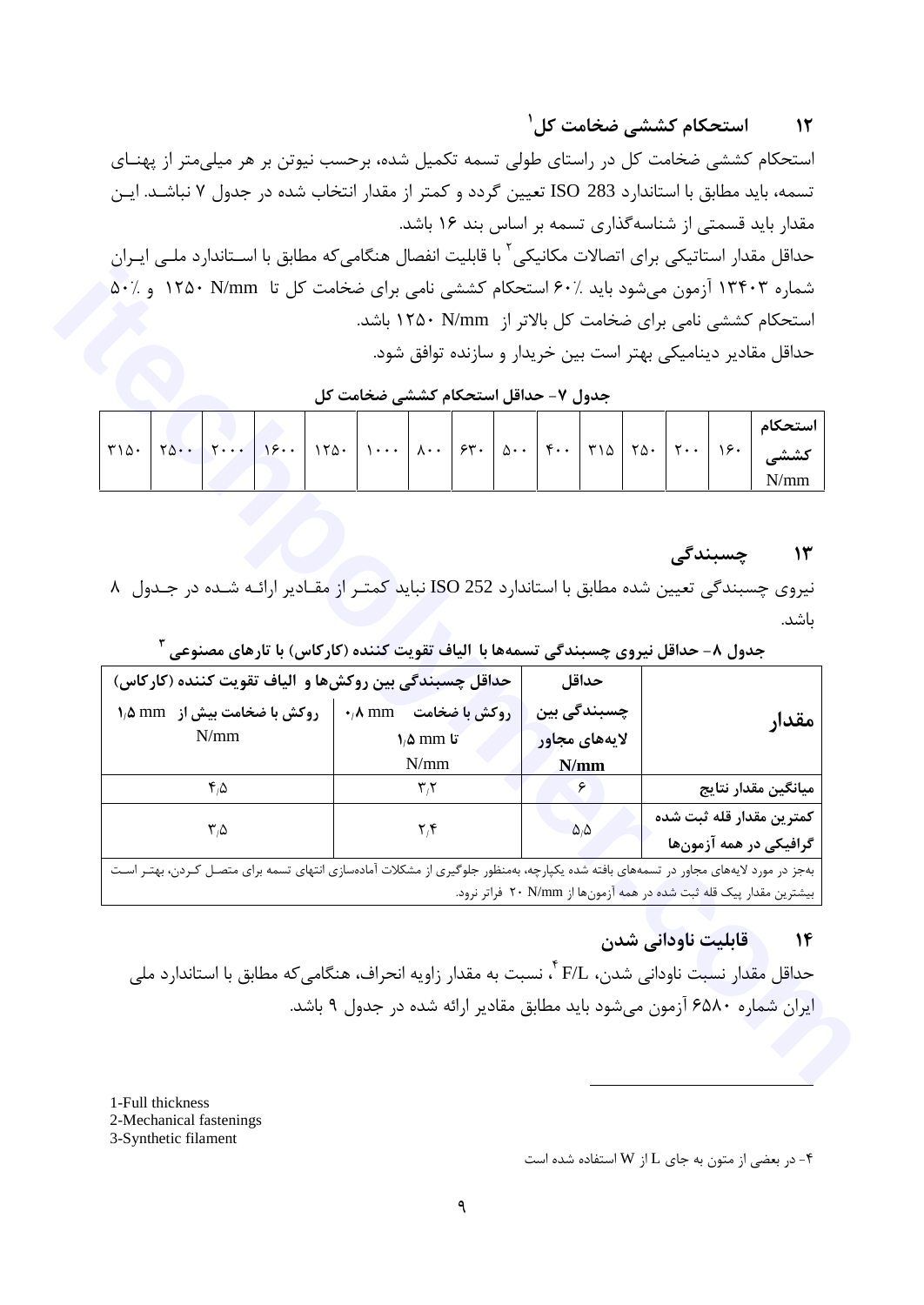| حداقل مقدار براي نسبت<br>$\boldsymbol{F}$<br>$\overline{L}$ | زاويه انحراف غلتكهاي جانبي                                                                    |
|-------------------------------------------------------------|-----------------------------------------------------------------------------------------------|
| $\cdot/\cdot \wedge$                                        | $\leq$ ۲.º                                                                                    |
|                                                             |                                                                                               |
| $\cdot/\cdot$                                               | $\mathsf{Y}\Delta^\circ$                                                                      |
| .715                                                        | $\mathbf{r} \cdot \mathbf{0}$                                                                 |
| .19                                                         | $\mathsf{r}\Delta^\circ$                                                                      |
| $\cdot$ /16                                                 | r.                                                                                            |
| $\cdot/\Lambda$                                             | $\mathfrak{r}\mathfrak{a}^{\circ}$                                                            |
| $\cdot/\Upsilon$ .                                          | $\Delta \cdot$ <sup>o</sup>                                                                   |
| .777                                                        | $\Delta\Delta^{\circ}$                                                                        |
| .179                                                        | 9.0                                                                                           |
|                                                             | $\mathbf{F}$<br>خیز عمودی در نمونه آزمون، برحسب میلیمتر، که نسبت به ضخامت تسمه تصحیح شده است. |

جدول ٩- حداقل قابليت ناوداني شدن

ـ L طول نمونه آزمون، برحسب میلیمتر، هنگامی که بهصورت صاف قرار میگیرد، معادل با پهنای تسمه نقاله نصب شده مستنس

## ۱۵ نمونه برداری

نمونهبرداری باید مطابق استاندارد ملی ایران شماره ۱۳۴۰۲ انجام شود.

## ۱۶ شناسهگذاری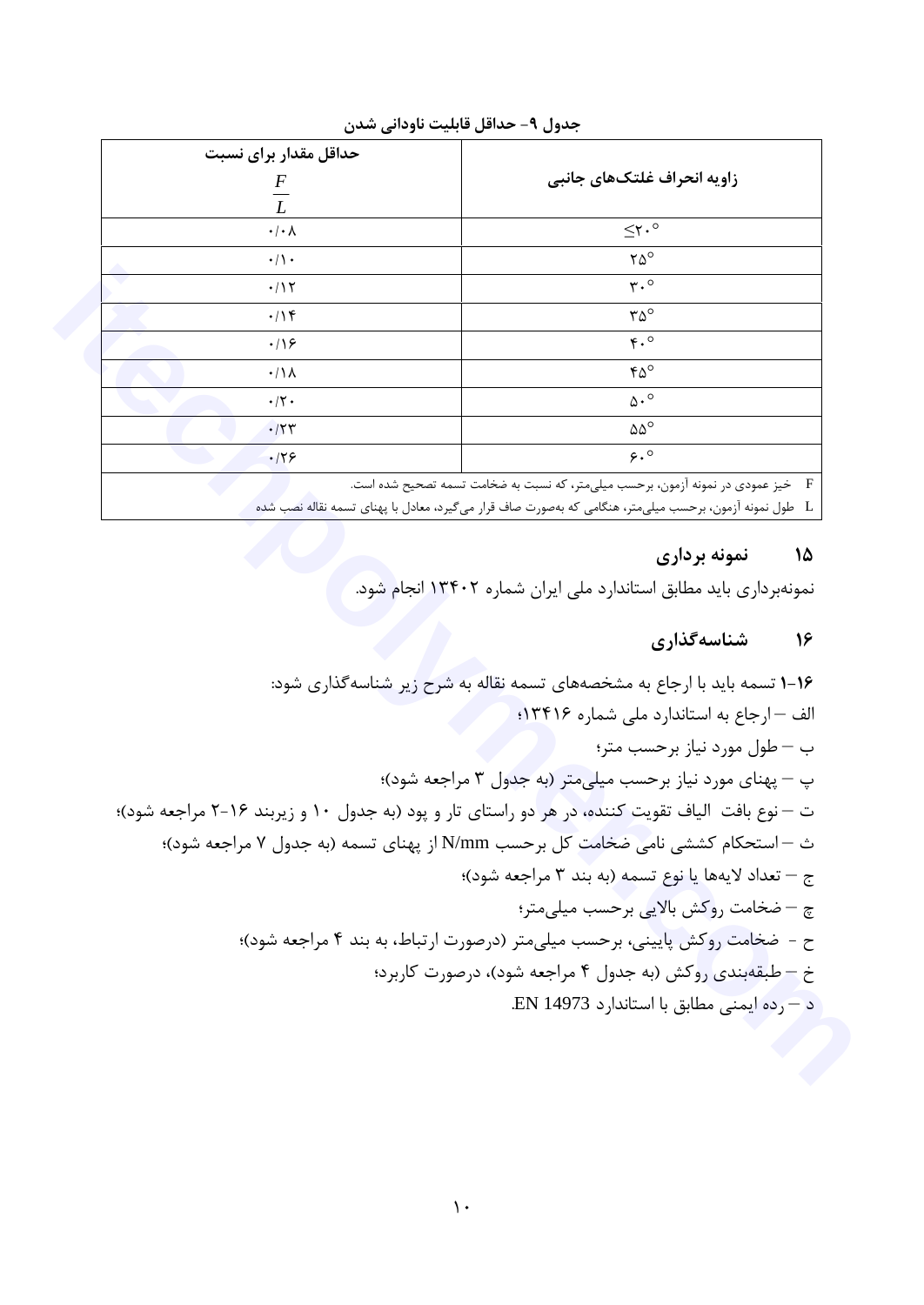۲-۱۶ مثال های زیر استفاده از شناسه گذاری در هنگام سفارش است:

مثال ١- تسمه چندلایه یک تسمه با طول ۴۰۰ m، پهنای۱۲۰۰mm ، جنس بافت در راستای طولی (تار) پلی اسـتر (E) و در راسـتای عرضـی (پـود) يلي آميد (P)، با حداقل استحكام كششي ضخامت كل ۱۰۰۰ N/mm از يهناي تســمه، بـا ۵ لايـه و ضـخامت روكـش بـالايي mm ۴، ضخامت روكش پاييني mm ۲ ، رده بندي روكش H مطـابق جـدول ۴ و الزامـات ايمنــي كـلاس (رده) A مطـابق بـا استاندا, د EN 14973:2000:

400 m  $\times$ 1200 mm textile conveyor belt ISO 22721 EP 1000/5 4+2H class A

مثال ٢- تسمه یکلایه یک تسمه یک لایه با طول n۵۰ m، پهنای۱۲۰۰ mm، با تار پلی اسـتری (E) و پـود پلـی آمیـدی (P) بـا حـداقل اسـتحکام کششی ضخامت کل ۴۰ N/mm از پهنای تسمه و ضخامت روکش بـالایی mm ۶، ضـخامت روکـش پـایینی ۲، و ردهبنـدی  $\rm EN$  14973:2006 ، و الزامات ايمنى كلاس (رده) B مطابق با استاندارد 2006:14973:2006.

150 m × 1200 mm textile conveyor belt ISIRI 13416 EP 630/1 6+2D class C2

### مثال ٣- تسمه دولايه

یک تسمه با طول ۲۰۰ mm، پهنای ۱۰۰۰ mm با تار ترکیبی از پلی استر و پلی آمید (EP) و پود پلی آمیدی(P)، دارای حداقل استحکام کششی ضخامت کلN/mm ، با ۲ لایه و ضخامت روکش بـالایی و پـایینی mm ۱٫۵ mm الزامـات ایمنــی کــلاس (رده) B2 مطابق با استاندارد EN 14973:2006:

 $200 \text{ m} \times 1000 \text{ mm}$  textile conveyor belt ISIRI 13416 EPP 1 250/2 1.5+1.5 class B2

### مثال ۴– تسمه بافته شده یکیارچه

یک تسمه بافته شده یکپارچه با طول ۳۰۰ m، و پهنای ۱۶۰۰ mm، دارای تار با ترکیبی از پلی استر و پلـی آمیـد (EP)، پـود كتان - پلي آميد (PB) و يک کتـان نگهدارنـده کـاملا بافتـه شـده (B)، بـا حـداقل اسـتحکام کششـي ضـخامت کـل تسـمه ۱۲۵۰ N/mm از پهنای تسمه و ضخامت روکش بالایی و پایینی mm ۱٫۵ mm مطابق با الزامات ایمنی کلاس (رده) C1 مطابق بـا استاندا<sub>د</sub>د EN 14973:2006:

300 m × 1600 mm textile conveyor belt ISIRI 13416 EP(B)PB 1250/1 1.5+1.5 class C1

|                                                                                                                               | ---    |  |  |
|-------------------------------------------------------------------------------------------------------------------------------|--------|--|--|
| , شته                                                                                                                         | حرف کد |  |  |
| کتان                                                                                                                          |        |  |  |
| پلی آمید                                                                                                                      |        |  |  |
| پلی استر                                                                                                                      |        |  |  |
| آر امید                                                                                                                       |        |  |  |
| درصورتیکه یک بافت شامل رشته ثانویه باشد، بهتر است شناسایی آن برای مشخص کردن نوع رشته با استفاده از حروف داخل کروشه انجام شود. |        |  |  |

حدول ۱۰- شناسه گذاری کد رشته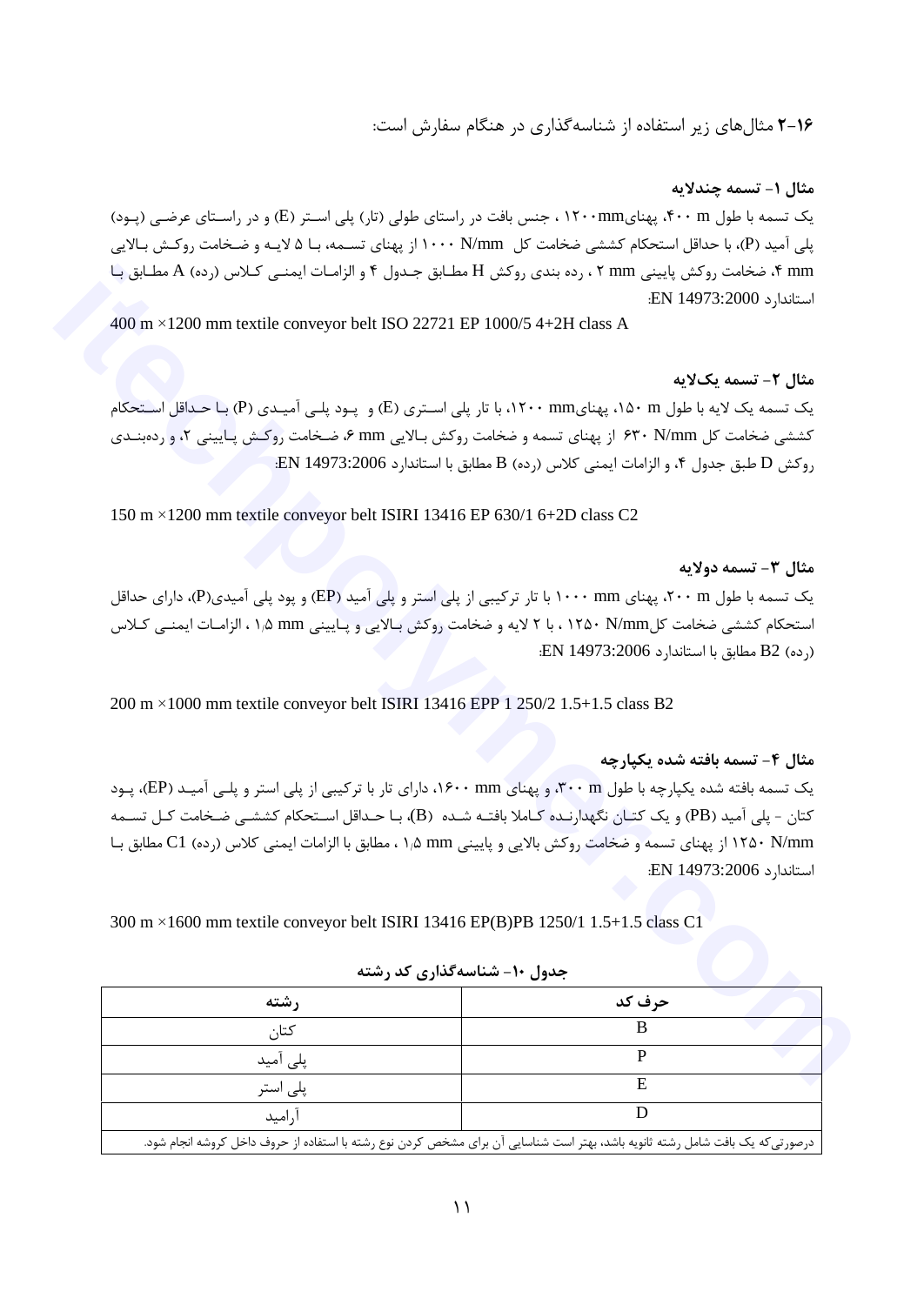#### شناسایی  $\sqrt{11}$

تعيين نام سازندهٔ تسمه نقاله، مطابقت با اين استاندارد، رده بندي ايمني مطـابق بـا اسـتاندارد 14973 EN و تاریخ ساخت باید امکانپذیر باشد. تصمیمگیری درخصوص شیوه مشـخص کـردن ایـن دادههـا بایـد توسـط سازنده یا براساس توافق با خریدار تعیین شود.

درصورت علامت گذاری تسمه نقاله با استفاده از ریخته گـری مهـری <sup>۱</sup>، عمـق نشـان مهـر بـیش از mm ۱٫۵ توصیه نمیشود و ارتفاع حروف بهتر است بین mm ۲۰ و ۸۰ mm باشد و در فواصل طـولی حـداکثر ۲۵ ۲۵ تكرار شود.

1-Impression moulding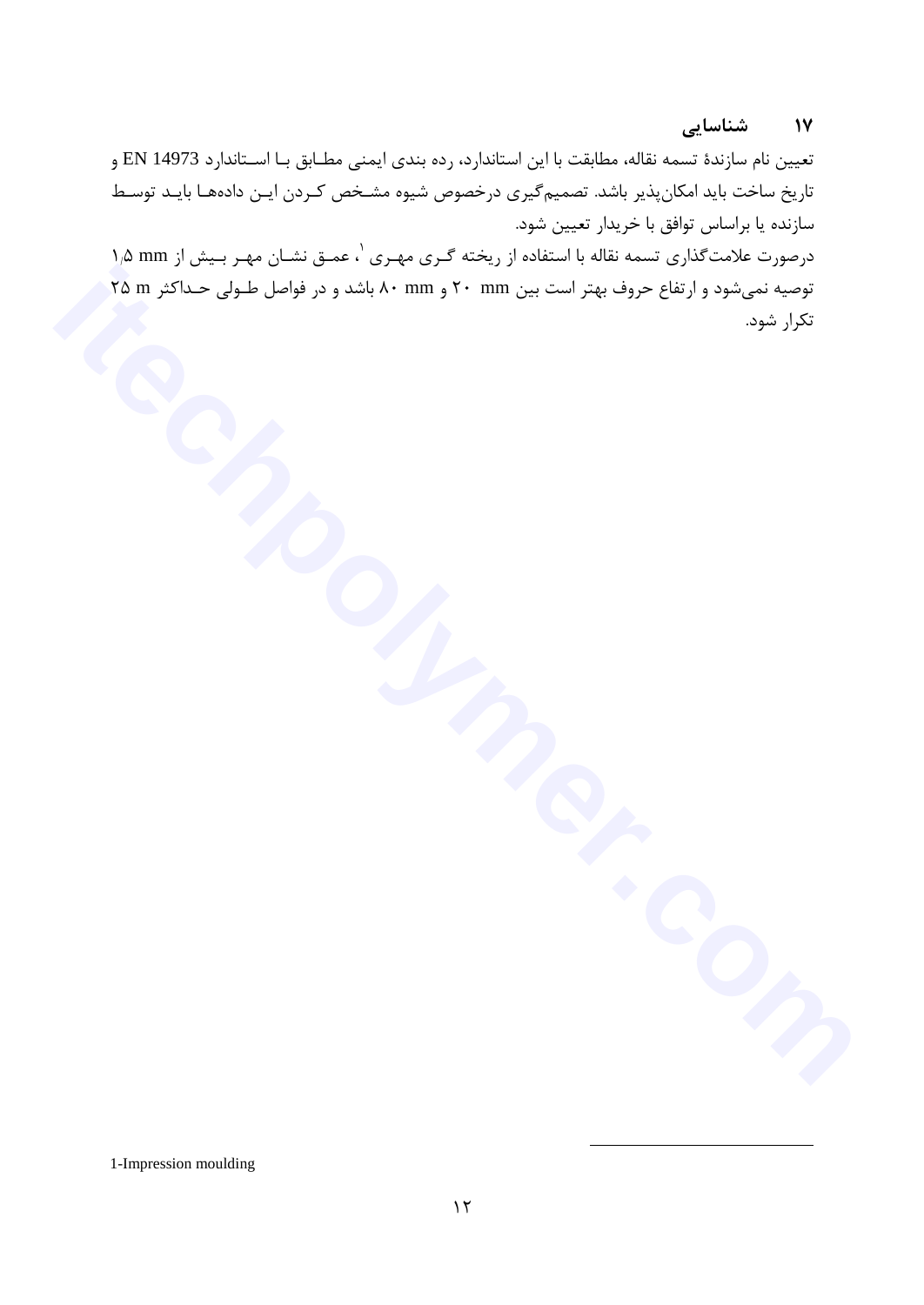توصیه میشود موارد زیر بین خریدار و سازنده توافق شود: الف- برای نقالههای با طول مسیر معین – حداکثر ازدیاد طول در نیروی مرجع؛ ب- تسمەھای پلاستیکی — شناسایی تسمەھای پلاستیکی؛ پ – آزمون- درصورتی که آزمون توسط سازنده انجام نمیشود، توصیه میشود هنگام سفارش بین خریدار و سازنده توافق شود؛ ت – شرایط استفاده — در صورتیکه تسمه نقاله کاربرد متداول نداشته باشد؛ ث- هر مشخصه خاصی که در این استاندارد تعیین نشده است.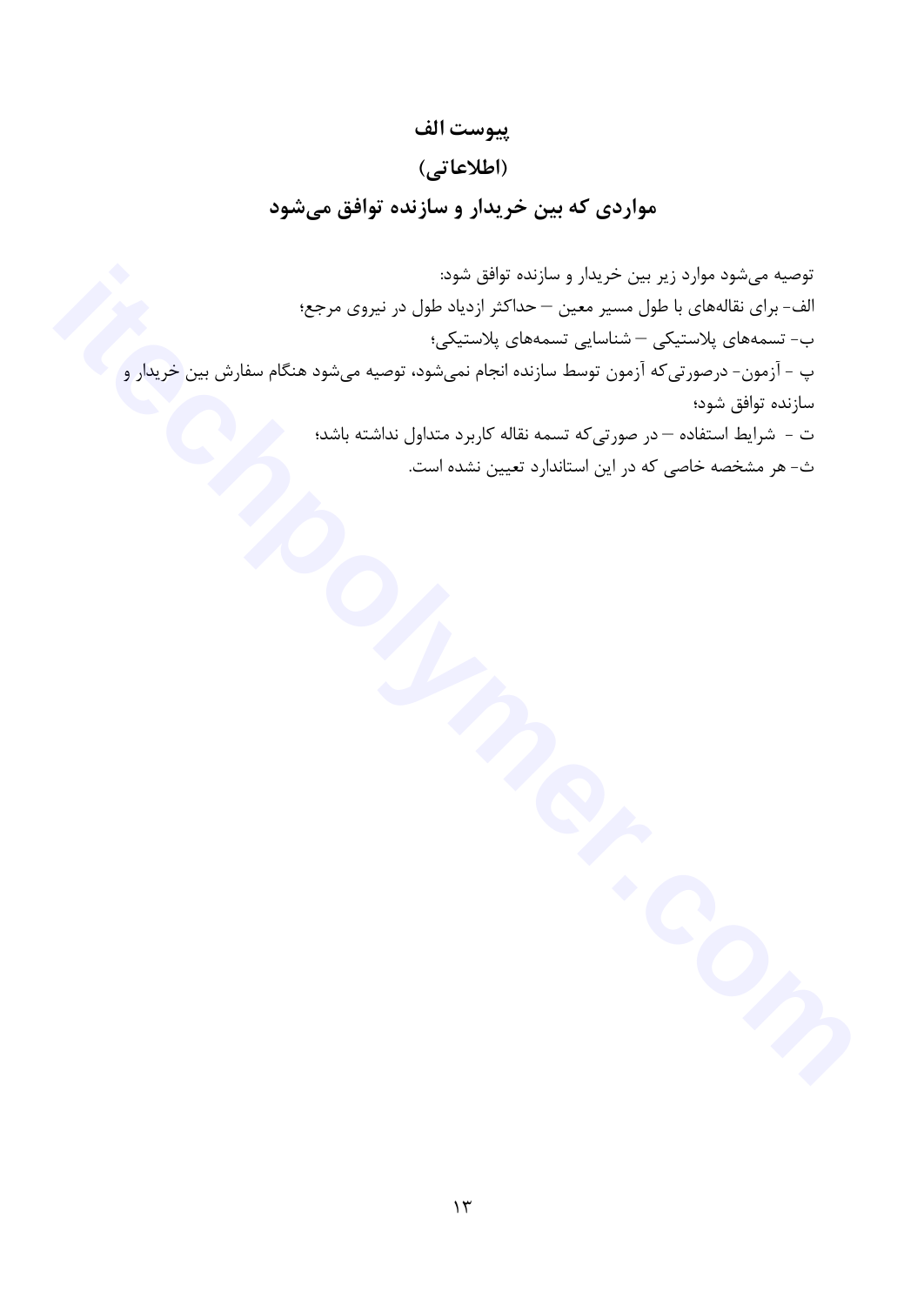### پيوست ب

### (اطلاعاتی)

### اطلاعات مفيدي كه توسط خريدار عرضه مي شود

ب–۱ قابلیت کاربرد توصیه میشود خریداران هنگام سفارش تسمه، الزامات خود را با ارجاع بـه بنـد ۶ (شناسـه گـذاری) تعیـین كنند.

ب-٢ - تسمه تعويضي' هنگامی که تسمه برای جایگزین کردن در یک نقاله موجود در نظر گرفته شده است بهتر است اطلاعات زیر ارائه شود: الف- جزئيات تسمه موجود؛ ب- پهنای تسمه، برحسب میلی متر؛ پ-طول تسمه، برحسب متر؛ ت- سرعت تسمه، برحسب متر بر ثانيه؛ ث- قطر پولی ها، برحسب میلی متر، با تعیین قسمتهای موارد تاج دار <sup>؟</sup>؛ ج- روش حمل <sup>۳</sup> و مقدار در دسترس؛ چ - نوع تحریک (رانش)، شامل کوپلینک و پیکربندی محرک؛ ح- ساده يا آجدار بودن پولې های محر ک؛ خ- گام و زاویه هرزگردهای حامل، شامل فواصل انتقال؛ د- طرح پروفیل، مشخص کننده موقعیت محرک، دستگاه انتقال بار از تسمه نقاله بـه مخـزن ٔ و شـعاعهـای انحناي عمودي؛ ذ- نوع اتصال تسمه؛ 5 - قدرت موتور نصب شده؛ ز- نوع شروع به کار دستگاه؛ ژ- رده ايمني مورد نياز، مطابق با استاندارد EN 14973 يعني C1 ،B2 ،B ،A يا C2):

1-Replacement belting 2-Crowned 3-Method of take-up 4-Tripper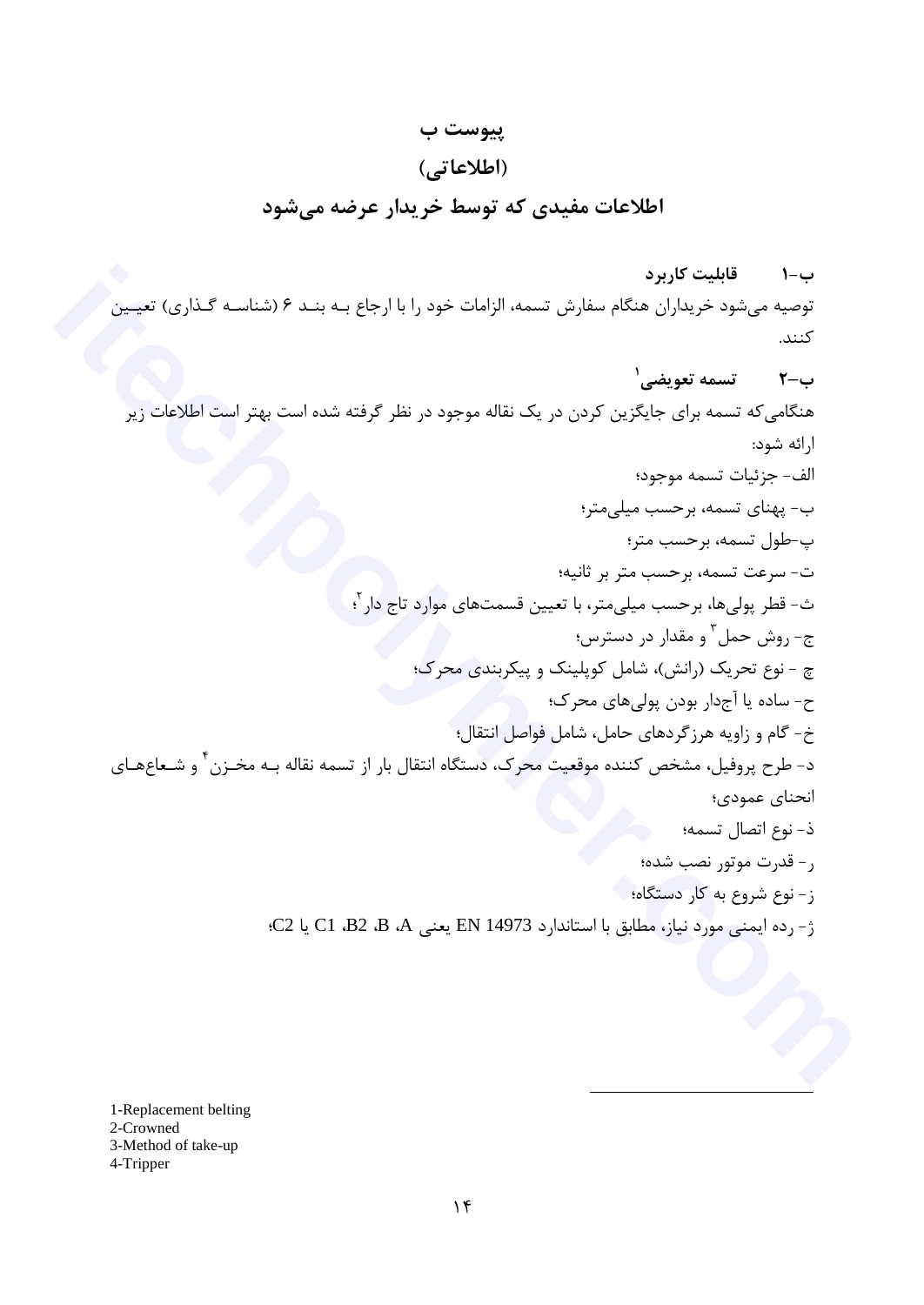$1$ -Cleaner 2-Lumps 3-Head and tail pulleys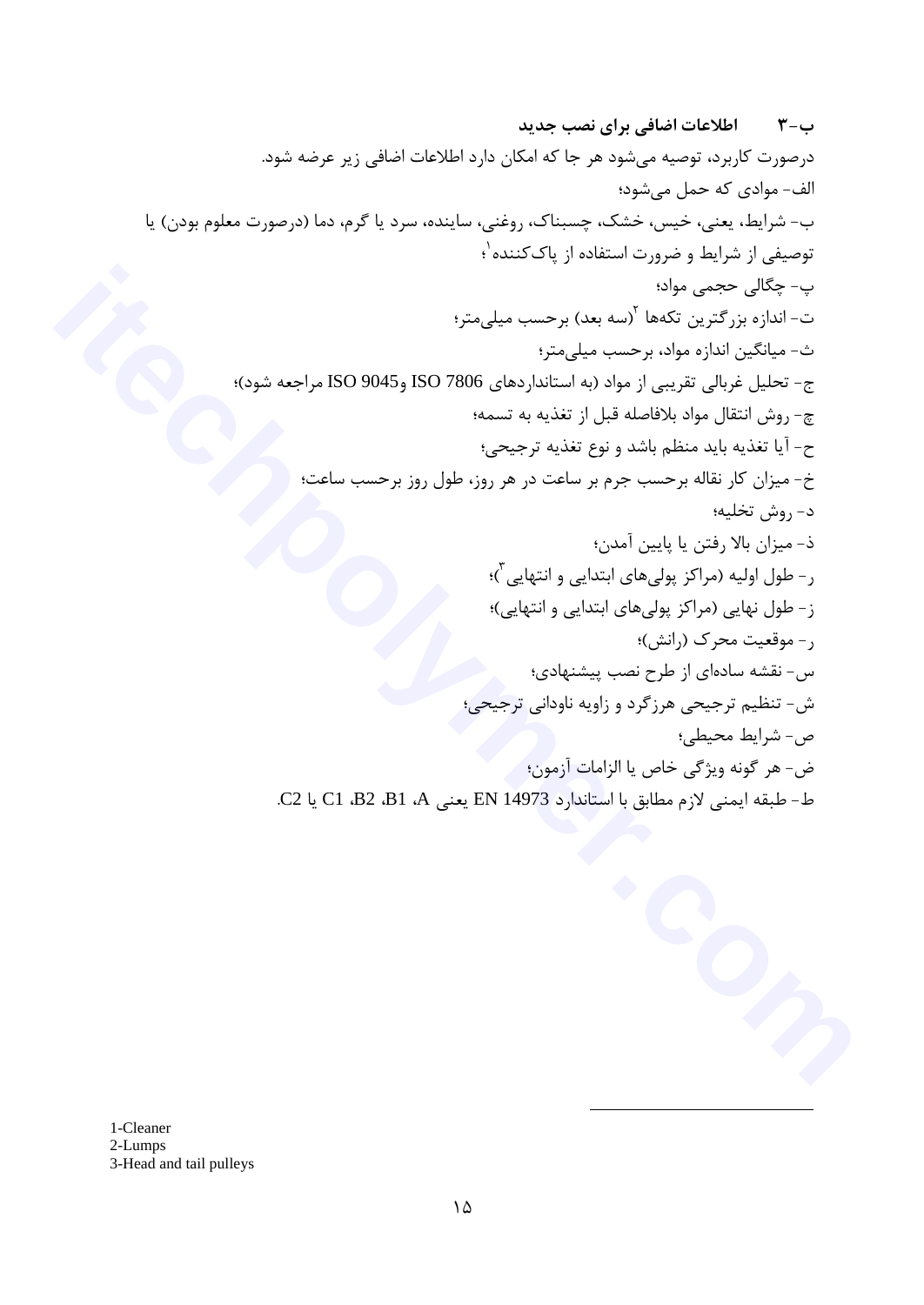## پيوست پ (اطلاعاتی) انحراف جانبي (حركت مستقيم)

تسمهنقاله زمانی که روی نقالهای با زاویه صحیح کار میکند و بهصورت مرکزی بارگـذاری شـده اسـت، بهتـر است بیش از ۴۰mm ± برای پهنای تسمه تـا و شـامل ۸۰۰ mm، یـا بـیش از ۵٪ ± (حـداکثر ۷۵ mm \*) پهنای تسمه برای پهنای بیش از ۸۰۰ mm، از مسیر مرکزی انحراف نداشته باشد.